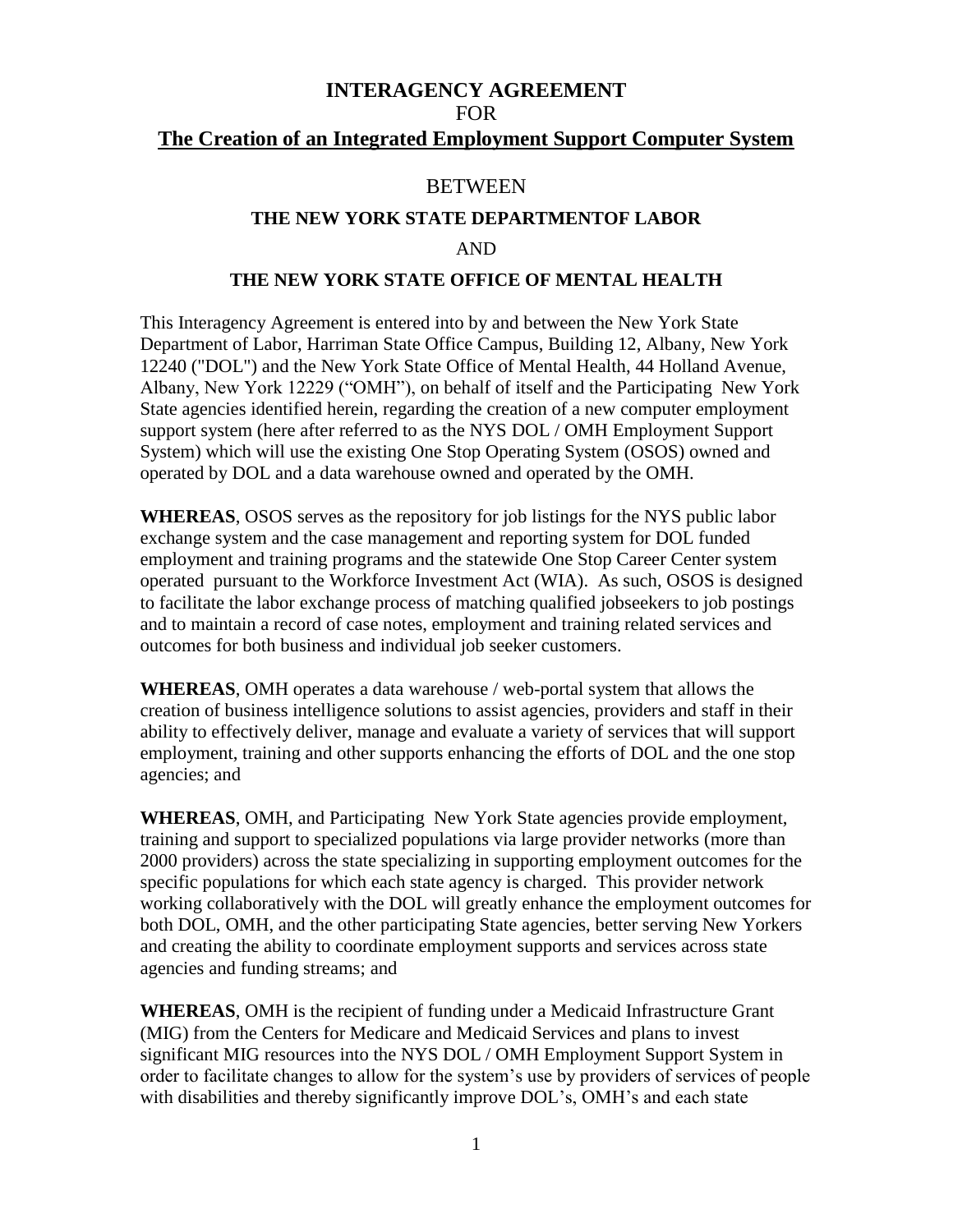agency's ability to connect job seeking New Yorkers with employers and create a workforce that helps New York compete in today's global economy; and

**WHEREAS**, OMH promotes the mental health and well-being of all New Yorkers and, in connection therewith, enables and encourages people to be engaged in work; and

**WHEREAS**, OMH plans to replace its New York Interagency Supported Employment Report system (NYISER) and utilize the NYS DOL / OMH Employment Support System as its authorized employment services system (e.g., tracking of employment-related activity such as employment training); and

**WHEREAS**, OMH represents other State agencies who also plan to use the NYS DOL / OMH Employment Support System as their integrated authorized employment activities system for employment services in order to enable these State agencies to communicate collectively and facilitate the more effective and efficient delivery of employment and training services designed to assist their customers to obtain and maintain employment and become more self sufficient; and

**WHEREAS**, individual customer information contained in OSOS is confidential and privileged and includes unemployment insurance information which is confidential pursuant to Labor Law §537 and State Directory of New Hire information obtained by DOL from the New York State Department of Taxation and Finance for state employment purposes which is confidential pursuant to Tax Law  $§697(e)$ ; and

**WHEREAS,** confidential OSOS data, including unemployment insurance information, will be stored in the OMH Data Warehouse in order to generate reports for program performance measurement purposes; and

**WHEREAS**, DOL, pursuant to the terms of its agreement with the United States Secretary of Labor for the operation of New York's unemployment insurance program, must conform to the confidentiality requirements set forth in 20 CFR Part 603 with regard to any disclosure of unemployment insurance information to OMH or the other entities which propose to use OSOS and their use of such information;

**WHEREAS**, OMH, it's providers, contractors and participating New York State agencies maintain individually identifiable health information protected under the Health Insurance Portability and Accountability Act of 1996 ("HIPAA") and the Health Information Technology for Economic and Clinical Heath Act ("HITECH"). Pursuant to HIPAA and HITECH, OMH, it's providers, contractors, consultants and other participating State agencies maintain individual customer information which is considered protected health information (PHI) and must be kept confidential and meet a variety of restrictions identified by the Acts, and include civil and criminal penalties for violations; and

**WHEREAS,** DOL and OMH wish to set forth the terms of the Agreement between the parties that will provide the authority under which DOL and OMH will jointly operate the NYS DOL / OMH Employment Support System allowing participating New York State agencies as identified herein to utilize the NYS DOL / OMH Employment Support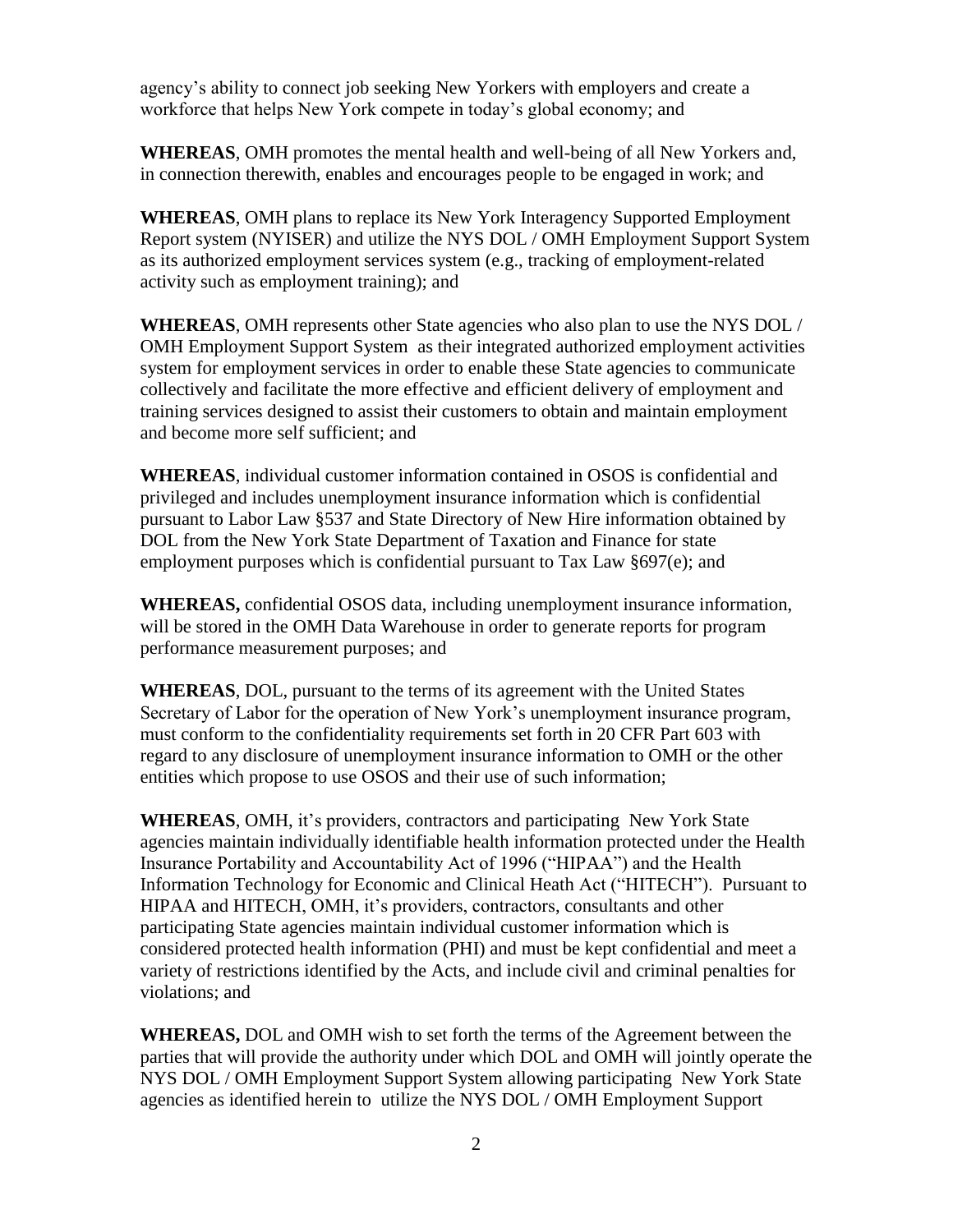System as their authorized employment activities system for employment services and to access and exchange information for program performance measurement and reporting through the OMH Data Warehouse; and

**NOW, THEREFORE**, the parties agree as follows:

DOL and OMH hereby authorize the creation of a new computer employment support system adapting, developing and creating necessary components of the DOL OSOS system and the OMH data warehouse / web portal systems to accommodate the mutual use by DOL, OMH and participating New York State agencies as an authorized employment activities system and to gather, access and analyze information in furtherance of their authorized employment service activities as well as employment service program reporting and performance purposes (hereafter referred to as the NYS DOL / OMH Employment Support System). This expanded OSOS system is hereinafter referred to as OSOS. OMH acknowledges and agrees that individually identifiable health information protected under the Health Insurance Portability and Accountability Act of 1996 ("HIPPA") and the Health Information Technology for Economic and Clinical Heath Act ("HITECH") shall not be included in the OSOS portion of the system.

## **JOINT MANAGEMENT COMMITTEE**

DOL and OMH further authorize the creation of a joint management committee (hereafter referred to as the DOL/OMH Joint Management Committee) made up of an equal number of program, information technology and legal representatives of each agency to be appointed by each agency's commissioner. This DOL/OMH Joint Management Committee will be responsible for the joint operation and oversight of the multiple components that make up the NYS DOL / OMH Employment Support System. The DOL/OMH Joint Management Committee will be co-chaired by a program representative of each agency and will collaboratively establish policy, guidelines and training necessary for implementation of the new system. The DOL/OMH Joint Management Committee will establish and regularly review the functioning of the system, establishing necessary revisions, enhancements, policies, guidelines, training, security, system sustainability, and / or audit for the mutual benefit of the participating agencies. Resolution of issues that are not able to be resolved in the DOL/OMH Joint Management Committee will be referred to the DOL and OMH Executive Deputy Commissioners. The DOL/OMH Joint Management Committee shall meet at least monthly to address the operational issues associated with the NYS DOL / OMH Employment Support System. Before the OMH authorized agencies first use the NYS DOL / OMH Employment Support System the DOL/OMH Joint Management Committee will identify and implement policies, procedures and processes to monitor the use of the system. These policies, procedures and processes will continuously be assessed and refined based on information learned from system monitoring, available security technology/software and continuously evolving local, state and federal security standards. The DOL/OMH Joint Management Committee shall keep minutes of their meetings documenting deliberations, decisions and system oversight responsibilities. The DOL/OMH Joint Management Committee shall utilize the toll free OMH telephone line to permit individuals to report concerns about system use. Annually the DOL/OMH Joint Management Committee will produce an internal advisory report for counsel in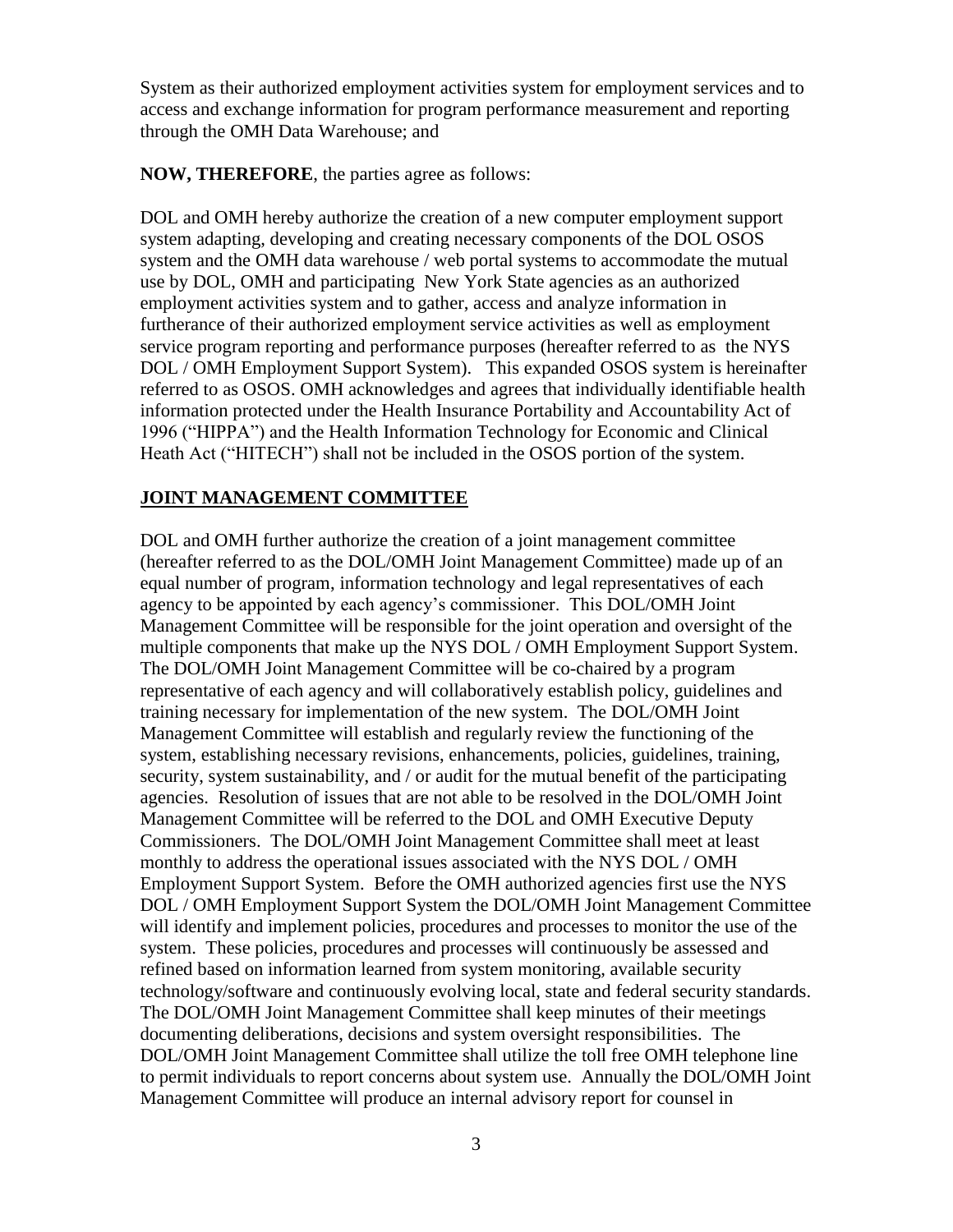anticipation of state and/or federal control agencies requests for compliance documentation.

The parties agree that OMH will grant access to the NYS DOL / OMH Employment Support System to mutually agreed-upon OMH Authorized Agencies in phases as described in Exhibit A and approved by the DOL/OMH Joint Management Committee.

Access to the NYS DOL / OMH Employment Support System shall be subject to all the requirements and responsibilities as set forth in this Agreement including any provisions as may be established by the DOL/OMH Joint Management Committee for the ongoing operation of the system. The parties agree that "Information" as used in this Agreement includes information residing in OSOS as well information residing in the OMH Data Warehouse for reporting/program performance measurement as described herein.

All confidentiality provisions set forth in this Agreement shall be read to also include respective agents and contractors/service providers unless the context clearly indicates otherwise.

# **I. RESPONSIBILITIES OF OMH**

A. OMH acknowledges and understands that individual customer information derived from the DOL's administration of the unemployment insurance system and State Directory of New Hire data contained in OSOS is confidential and privileged and may only be disclosed to OMH for the purpose of operating an integrated authorized employment activities system for employment services and for providing access to information that may be used by OMH for reporting on program performance. OMH shall ensure that all use of such confidential information shared with OMH pursuant to this Agreement shall be consistent with such purposes.

Access to the OMH Data-Warehouse shall be subject, at a minimum, to the security protocols set forth in Exhibit B.

OMH shall ensure, and shall require all OMH Authorized Agencies to ensure compliance with all applicable federal and state privacy laws and regulations governing information shared pursuant to this Agreement. OMH shall ensure that all disclosure of confidential information made to OMH Authorized Agencies shall be subject to the terms of a fully executed Data Sharing Agreement that requires the OMH Authorized Agency to comply with the limitations on data use, access, disclosure, privacy, and security set forth in this Agreement. The terms of such Data Sharing Agreement shall be jointly developed and approved by the DOL/OMH Joint Management Committee and, at a minimum, shall incorporate by reference the data confidentiality and security requirements set forth in this Agreement. The DOL/OMH Joint Management Committee shall identify and implement policies, procedures and processes to monitor the use of the system. These policies, procedures and processes will continuously be assessed and refined based on information learned from system monitoring, available security technology/software and continuously evolving local, state and federal security standards. Authorized Agencies will be continuously monitored in complying with these requirements.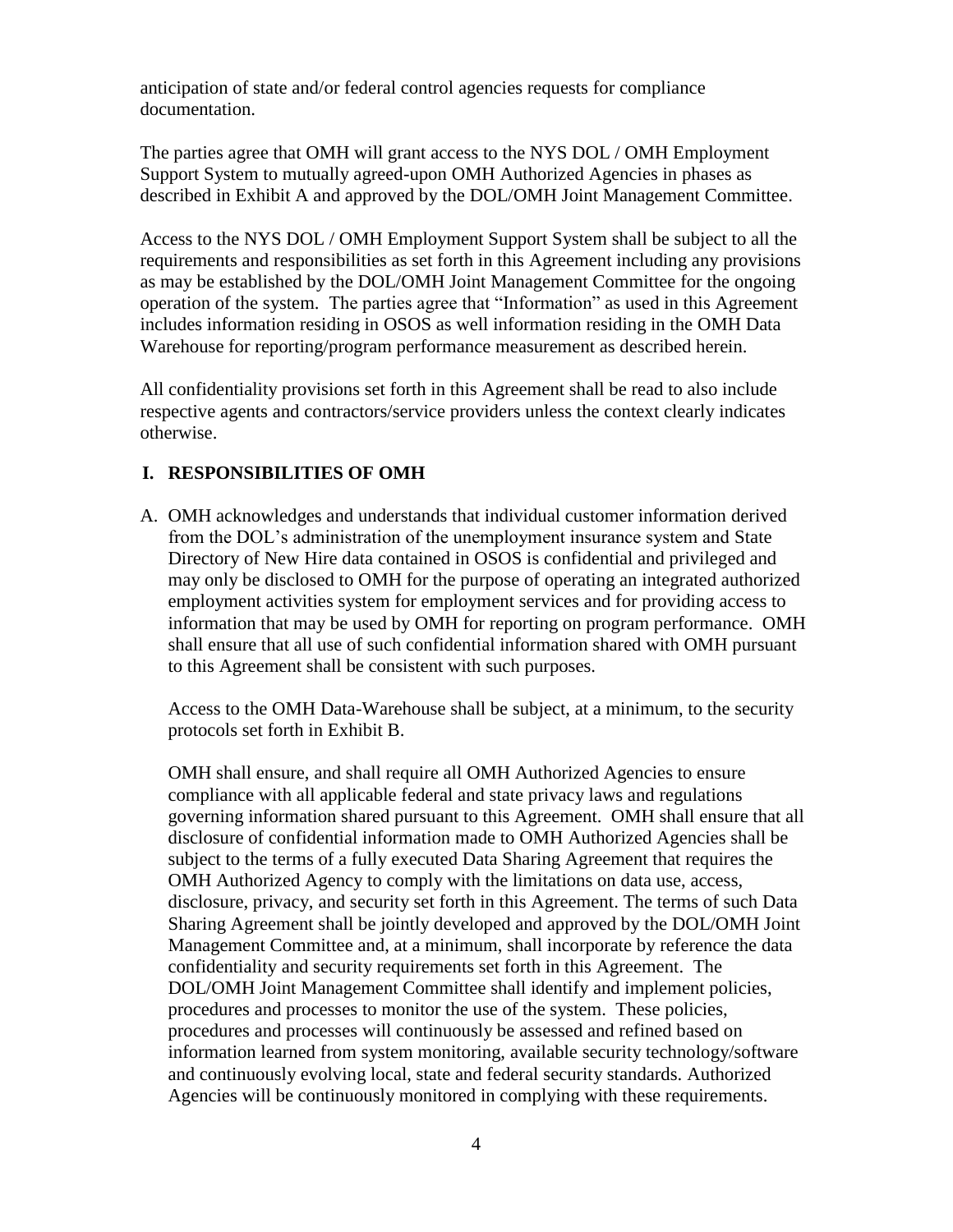Authorized Agencies shall monitor the performance of their employees, agents, and contractors/service providers in complying with these requirements and maintain documentation of such efforts subject to audit. Such monitoring shall, at a minimum, comply with the provisions of Exhibit C, attached hereto, but may also include such additional provisions and protections as the Authorized Agency shall determine will further ensure the confidential handling of the information shared hereunder.

- B. OMH shall limit, and shall require all OMH Authorized Agencies to limit access to information governed by this Agreement to their respective employees, agents, and contractors/service providers who are administering employment services to their respective clients. The level of access granted to an individual user shall be in accordance with security requirements and established permissions as provided by the DOL/OMH Joint Management Committee and the DOL / OMH respective security officers.
- C. OMH shall ensure that all personnel, including its employees, agents, and contractors/service providers and those of Authorized Agencies (hereinafter collectively referred to as "Employees") authorized to access the NYS DOL / OMH Employment Support System, as well as their supervisors, have been fully advised of the confidential nature of the information contained therein, the safeguards required to protect the information, and the civil and criminal sanctions for noncompliance contained in applicable state and federal laws. Such information shall be made available to Employees through successful completion of unemployment insurance confidentiality training, and HIPAA / HITECH training within the prior twelvemonth period. Such training shall consist of courses regularly used by DOL and OMH to address Unemployment Insurance and HIPAA/HITECH training or be new courses jointly approved by the DOL/OMH Joint Management Committee.
- D. Each participating Agency shall annually sign an agency non-disclosure acknowledgement (Exhibit D) that its Employees have been so advised and that such Employees will adhere to the confidentiality disclosure requirements set forth herein and shall report fully and promptly any infraction of such requirements to the DOL/OMH Joint Management Committee. The DOL/OMH Joint Management Committee shall develop a guideline for the frequency of security reminders, security notifications and completion of annual acknowledgement forms.
- E. All Employees, as well as those of Authorized Agencies, shall sign an individual employee non-disclosure acknowledgment prior to being granted access, using the form of Acknowledgment attached hereto as Exhibit E, to the NYS DOL / OMH Employment Support System. Acknowledgement forms will be automated into the user sign on process and the DOL/OMH Joint Management Committee shall have the authority to make modifications to this form as appropriate. Access shall be granted by issuance of a user name and a password. Employees shall not be permitted to disclose the password for any purpose. All Employees, as well as those of Authorized Agencies, must also agree to be bound by the secrecy provisions of the Tax Law and the Internal Revenue Code and to have each individual user sign the New York State Department of Taxation and Finance Secrecy Agreement attached hereto as Exhibit F prior to being granted access.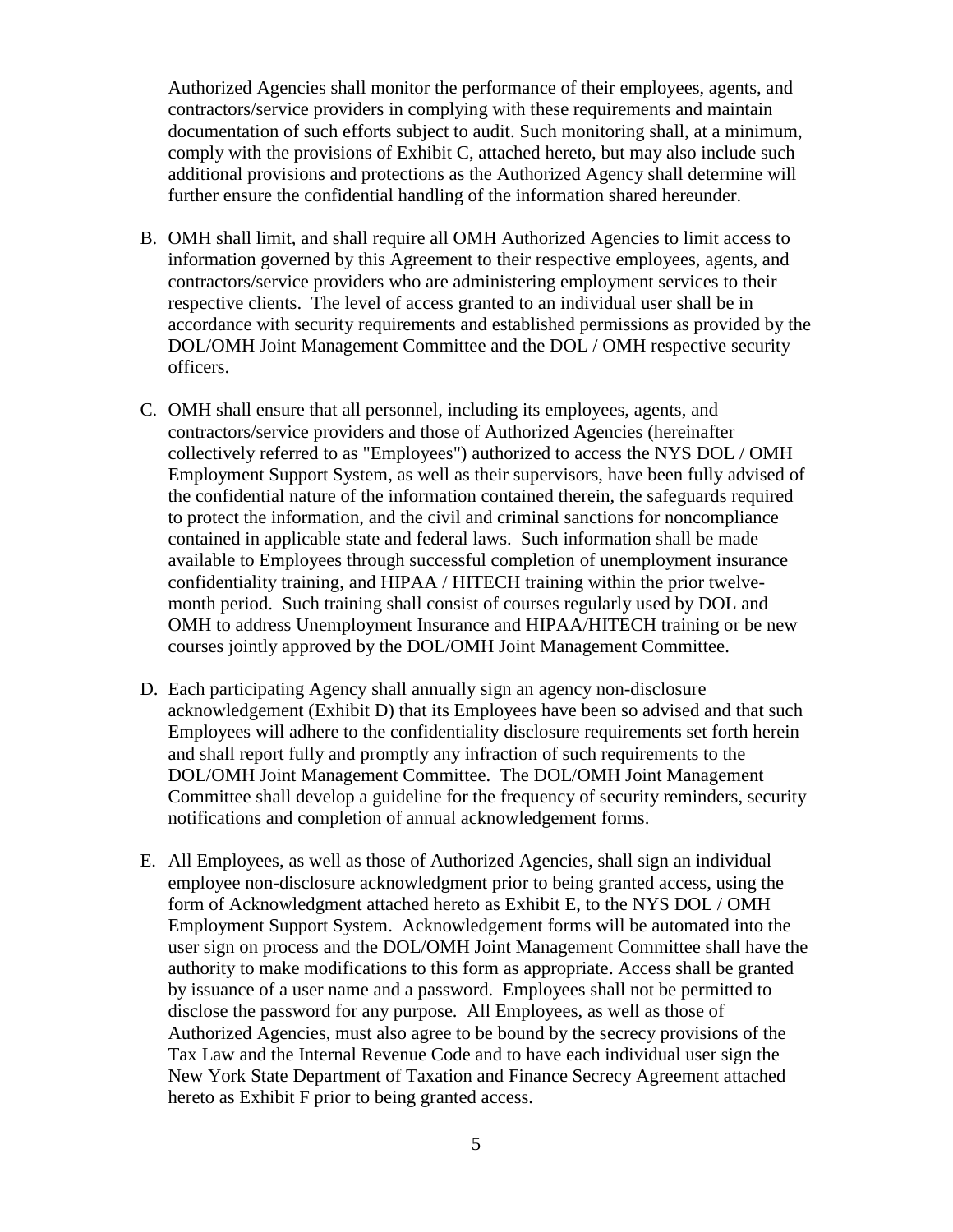During the initial roll out of the NYS DOL / OMH Employment Support System, DOL and OMH shall accept the confidentiality agreements that DOL contractors and employees have signed as grandfathered in to initially meet the agreements required under this document. By January 2012, DOL will work with its contractors and employees to sign all of the confidentiality agreements as identified herein. Access to the web/portal will require execution of a new data sharing agreement.

F. DOL shall execute a signed Business Associate Agreement (Exhibit G) with OMH to cover both entities in the event that protected health information is used or disclosed in the course of responsibilities with this agreement. The parties have agreed that no data stored in the OSOS portion of the system will be PHI as defined by HIPAA.

When an individual user leaves the employment of DOL, OMH or an Authorized Agency, or an agent or contractor/service provider of such Agency, or no longer serves in an appropriate position, OMH and DOL shall ensure that access to the NYS DOL / OMH Employment Support System is immediately terminated. Access to the NYS DOL / OMH Employment Support System may also be terminated for any individual who violates any terms of this Agreement under policy, guidelines or after review by the DOL/OMH Joint Management Committee.

- G. The DOL/OMH Joint Management Committee will establish, and shall ensure that Authorized Agencies establish internal management systems, protocols, and security procedures to ensure that information sharing activities by their respective Employees are in compliance with this Agreement prior to being granted access. It shall be understood that DOL and OMH shall each maintain primary responsibility for the users that each has authorized to access the NYS DOL / OMH Employment Support System. Such protocols and procedures shall also require the designation of a security officer within each Authorized Agency and its agents and contractors/service providers who shall be responsible for monitoring the use of the NYS DOL / OMH Employment Support System by its Employees.
- H. OMH shall require its Employees, and shall also require the Employees of Authorized Agencies, to obtain signed informed consent forms (Exhibit H or as modified and accepted by the DOL/OMH Joint Management Committee) from their respective clients, or their legal representative where applicable, authorizing DOL to disclose to such Employees any unemployment insurance information pertaining to them that may reside in OSOS in connection with the client's receipt of employment services from OMH or one of its Authorized Agencies. The identity of persons executing such informed consent forms shall be subject to verification in accordance with the identity validation procedure set forth in Exhibit I.
- I. All Authorized Agencies shall monitor, the use of the NYS DOL / OMH Employment Support System by their Employees to ensure that the data and information covered by the terms of this Agreement are accessed and provided solely in accordance with authorized employment service program activities, and shall take appropriate, immediate remedial action for any unauthorized use. The DOL/OMH Joint Management Committee shall ensure that the frequency and content of the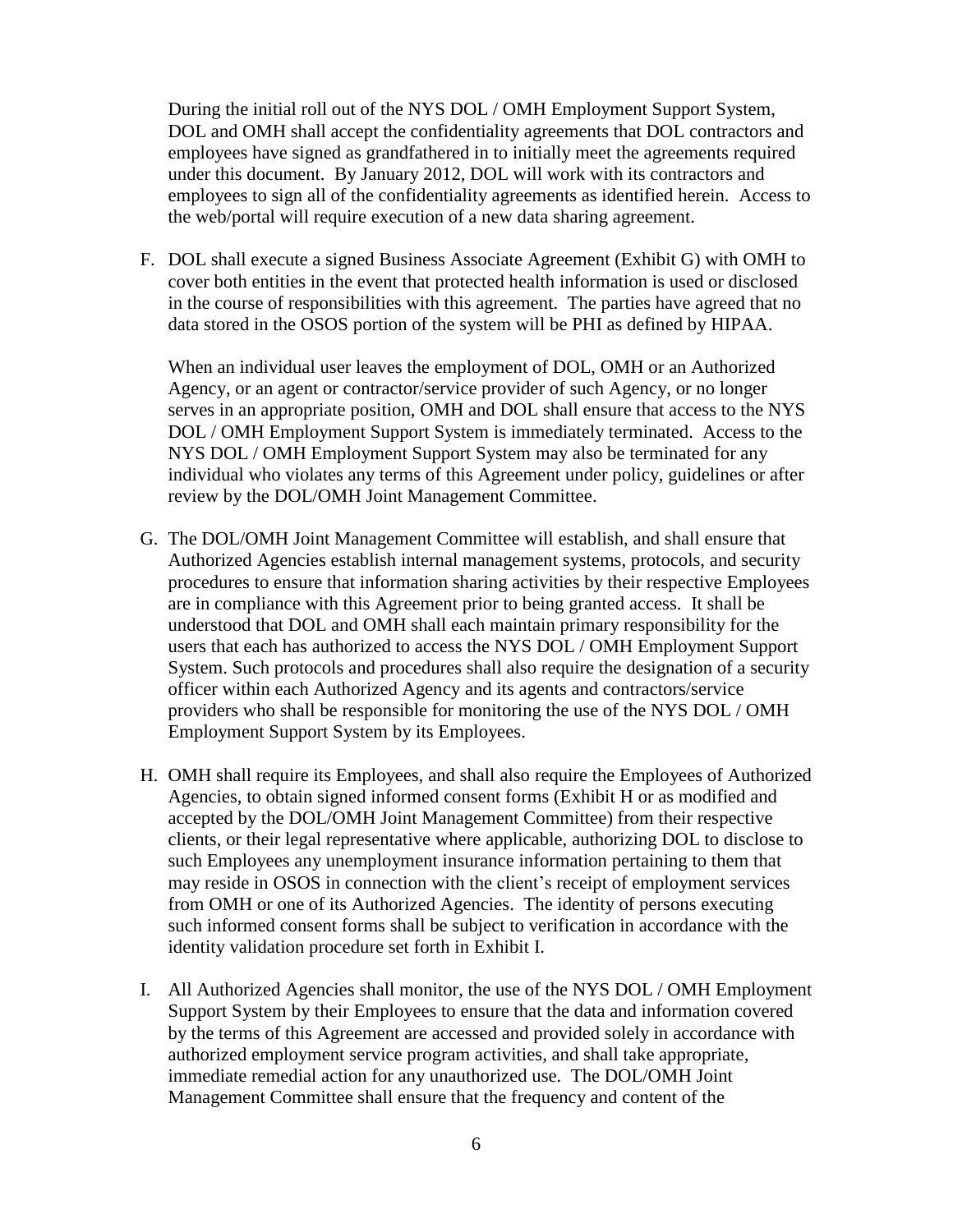compliance monitoring is sufficient to ensure that there is no misuse, misappropriation, or unauthorized disclosure of information contained in the new system. The DOL/OMH Joint Management Committee shall reserve the right to audit any agency or provider to ensure compliance. At a minimum, monitoring shall be conducted in accordance with Generally Accepted Accounting Practices through the use of the protocol set forth in Exhibit C, although any entities covered by this Agreement, either as signatories to this Agreement or signatories to an Agreement that incorporates the terms of this Agreement by reference, may elect to engage in additional monitoring that will further protect the confidentiality of data and information exchanged hereunder.

- J. All Authorized Agencies will ensure that any data, records, or information obtained from the NYS DOL / OMH Employment Support System will be stored in an area that is physically safe from access by unauthorized persons during duty hours as well as non-duty hours. Information obtained from the NYS DOL / OMH Employment Support System that is maintained in an electronic format must be stored and processed such that unauthorized persons cannot obtain the information by any means. All Authorized Agencies shall store data on equipment using security methods, including encryption following OFT data security standards. Violation of this prohibition shall be grounds for immediate termination of this Agreement.
- K. All Authorized Agencies shall notify the DOL/OMH Joint Management Committee immediately upon discovering any breach or suspected breach of security, or any unauthorized disclosure or use of the confidential information provided under this Agreement.
- L. OMH will retain, or use, the records or information provided by DOL for which OMH did not have previous access hereunder for only so long as necessary to complete the purpose for which access was granted as specified herein (including any applicable state or federal record retention period, e.g., record retention for purposes of data element validation). Likewise DOL will retain, or use, the records or information provided by OMH for which DOL did not have previous access hereunder for only so long as necessary to complete the purpose for which access was granted as specified herein (including any applicable state or federal record retention period, e.g., record retention for purposes of data element validation). Upon such completion, DOL and OMH shall destroy or return the respective data. If either chooses to destroy the data, they must provide the other with a certified statement attesting that the destruction of the data has been completed and the date and method of such destruction. DOL and OMH will not retain or use the records or information provided hereunder beyond completion of the purposes specified herein without written permission from the other party. All Authorized Agencies must also comply with these requirements.
- M. OMH acknowledges that it is responsible to monitor the OMH Authorized Agency compliance with the terms and conditions of OMH Authorized Agency access to the NYS DOL / OMH Employment Support System as described herein and the separate Agreements between OMH and the OMH Authorized Agency. Compliance audits of Authorized Agencies may be required by the DOL/OMH Joint Management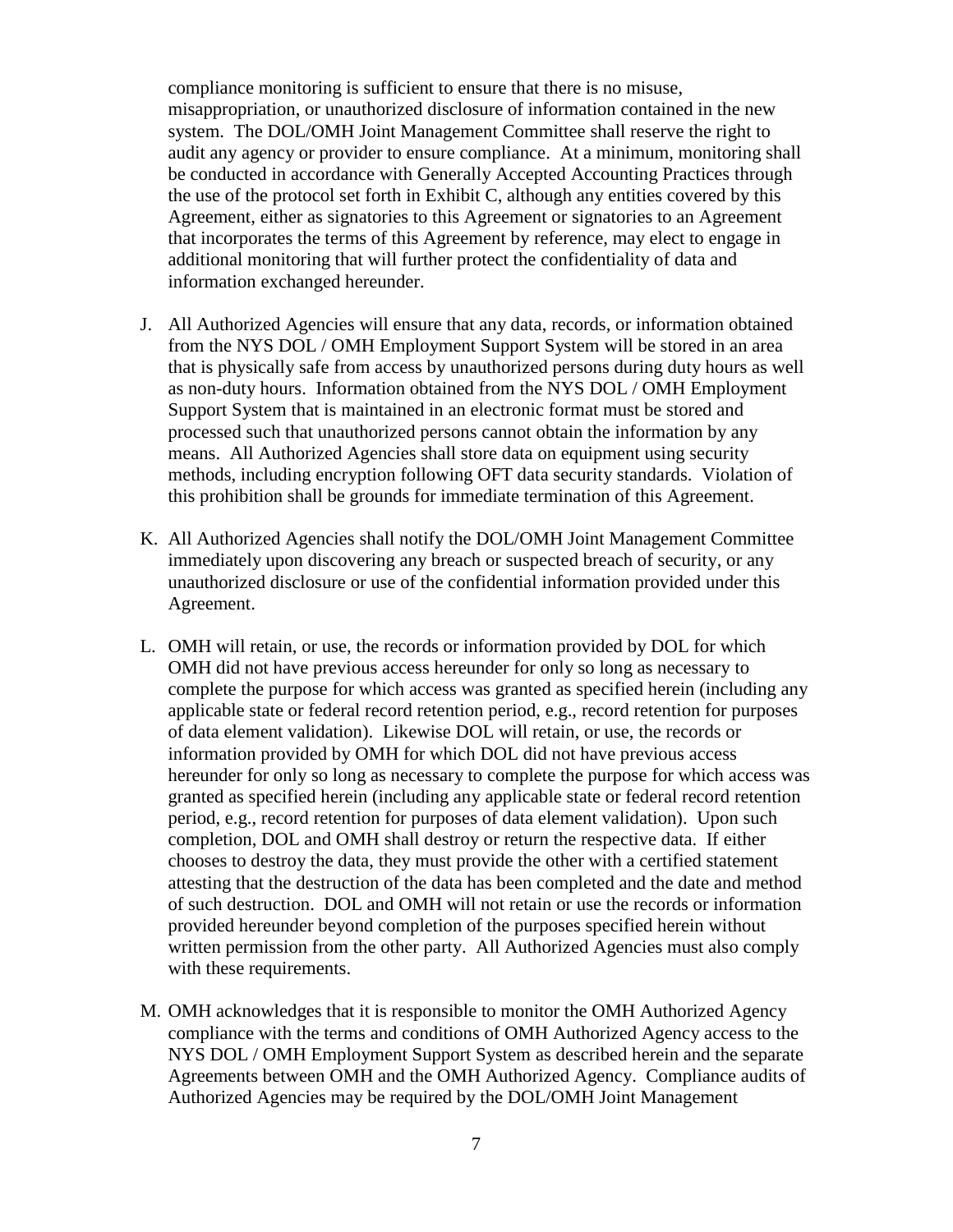Committee to meet operational and security demands. Participating agencies shall require all of their vendors' contracts include a provision that, upon the unilateral expression of concern by a DOL or OMHy, the vendor may be required to engage an accounting or auditing firm to conduct an audit under standards set forth by the DOL/OMH Joint Management Committee to ensure that Authorized Agencies have in place procedures and protocols to monitor use of the NYS DOL / OMH Employment Support System by their respective Employees and that the Authorized Agencies are complying with these procedures and protocols. Copies of audits shall be made available to the DOL/OMH Joint Management Committee upon request. The DOL/OMH Joint Management Committee will have the right to approve the choice of auditor but in any case will allow the vendor's own accountant or auditor to submit a preliminary audit before the DOL/OMH Joint Management Committee requires the engagement of another outside auditor or accountant.

## **II. TERMINATION**

A. This Agreement shall become effective upon execution, and continue during DOL and OMH's partnership in the NYS DOL / OMH Employment Support System, subject to the termination provisions set forth below.

DOL or OMH may suspend this Agreement and access to the NYS DOL / OMH Employment Support System hereunder:

- 1. Immediately, in the event that changes in or violations of either state or federal law, their regulations, or interpretations occur, which render performance hereunder illegal, impracticable, or impossible;
- 2. The DOL/OMH Joint Management Committee shall meet as soon as practicable after a suspension to work (if possible) to resolve the issues that created the suspension, and, if appropriate, reinstate access to the NYS DOL / OMH Employment Support System.
- B. The DOL/OMH Joint Management Committee shall develop a policy regarding immediate suspension for particular violations of security which threaten the integrity of data in the system or violate state or federal law.
- C. The DOL/OMH Joint Management Committee shall review all other potential suspensions for consideration prior to issuance of the suspension:
	- i. For violating the terms of the Software License Agreement;
	- ii. For failure to comply with any provisions of this Agreement.
- D. If suspension is based upon a violation of the Software License Agreement of any provision of this Agreement, the suspensions will end when the DOL/OMH Joint Management Committee is satisfied that corrective action has been taken and there will be no further breach. In the absence of prompt and satisfactory corrective action, either party may terminate the Agreement, provided, however, that if the necessary corrective action cannot reasonably be accomplished promptly, the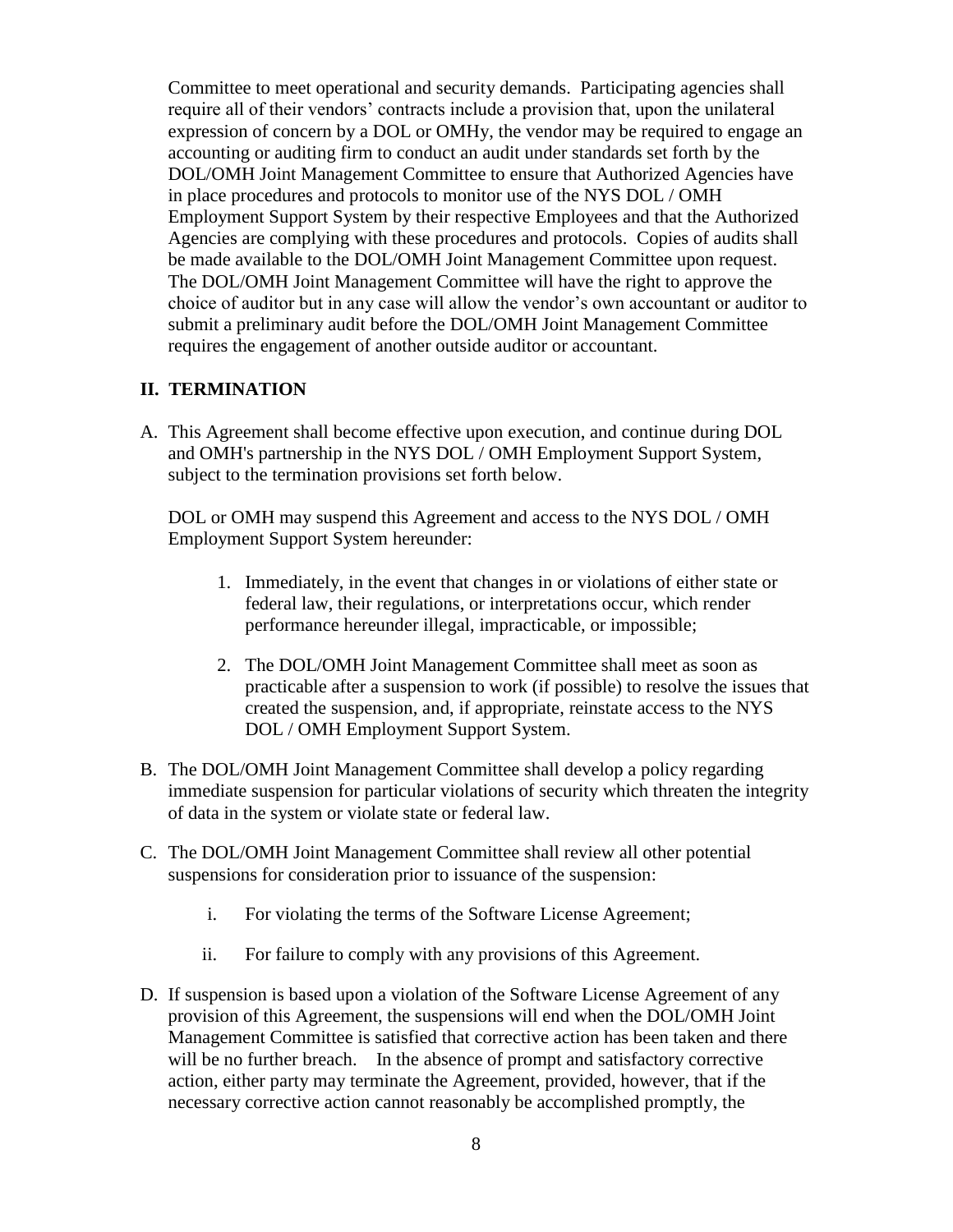DOL/OMH Joint Management Committee shall not terminate the Agreement if the appropriate party has commenced corrective action, is proceeding diligently with the implementation thereof, and there is a mutually-agreed upon expectation that corrective action will be completed in a reasonable timeframe. If the suspension is based upon a change in either State or Federal law, regulations, or interpretations thereof that render performance under this Agreement illegal, impracticable, or impossible, the parties will immediately work to either amend the Agreement to conform to the needs of the parties and the relevant law or regulations, or if such amendments are not possible, maintain the suspension and work towards orderly termination of the Agreement.OMH and DOL may terminate the Agreement by mutual consent.

- E. The above termination provisions also apply to Authorized Agencies, their employees, agents, or contractors/service providers and the DOL/OMH Joint Management Committee may terminate their access in accordance therewith. Notwithstanding any other provision of this Agreement, however, the DOL/OMH Joint Management Committee may terminate the access of Authorized Agencies, their employees, agents or contractors/service providers at any time.
- F. Notice of termination of this Agreement shall be sent to DOL and OMH; notice of termination of access shall also be sent to any Authorized Agency, employee, agent or contractor /service provider involved.

## **III. GENERAL PROVISIONS**

- A. DOL, OMH and respective Agencies confidentiality, and/or related assurances and obligations hereunder shall survive termination of the Agreement.
- B. DOL and OMH shall require, and shall require Authorized Agencies to require their respective agents and contractors/service providers to hold DOL and OMH harmless from, and to indemnify DOL and OMH for, any and all claims, losses, expenses, and/or damages arising out of their unauthorized access or use of the material without limitation.
- C. DOL and OMH reserve the right to enter onto the premises to inspect the software, equipment, and records of Authorized Agencies, and their respective agents and contractors/service providers to ensure that all of the terms of this Agreement are fully complied with, provided reasonable notice is given.
- E. DOL and OMH's right to terminate this Agreement for breach thereof shall not limit the right of the DOL or OMH to undertake any other action under the Agreement, or State or Federal law, to enforce the Agreement and secure satisfactory corrective action or return of the data furnished hereunder, or to undertake other remedial actions permitted by State or Federal law to effect adherence to the requirements herein, including seeking damages, penalties, and restitution as permitted under such law.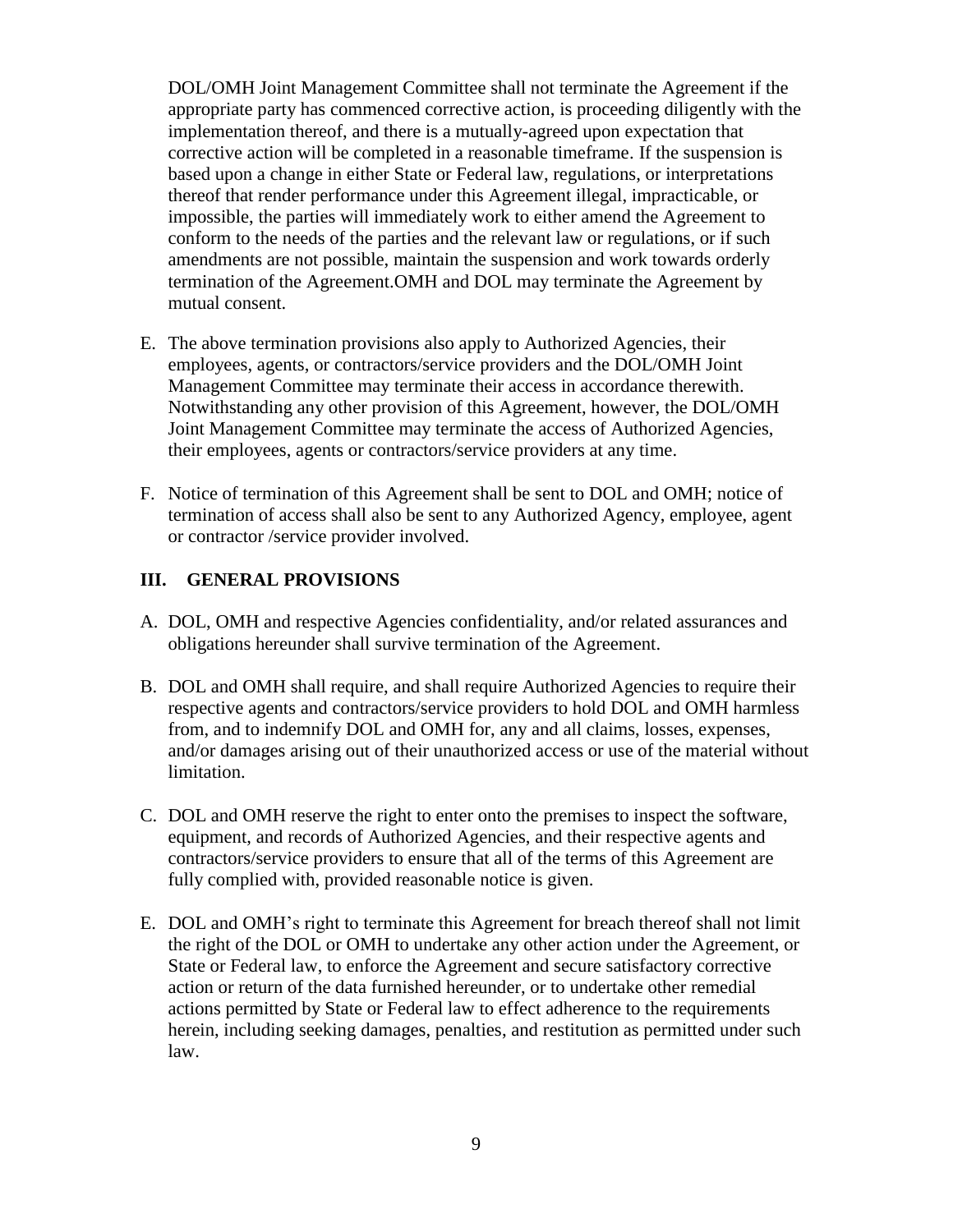- F. Unemployment insurance status and State Directory of New Hire information contained in a client's OSOS record is confidential under Labor Law §537 and Tax Law §697(e), respectively. In addition to the obligations to protect the confidential information provided hereunder, in the event any third party seeks access to OSOS records containing unemployment insurance status or other confidential unemployment insurance information or State Directory of New Hire information on clients accessible pursuant to this Agreement, OMH, the Authorized Agency, or their agents or contractors/service providers, as applicable, shall seek a protective order from an appropriate court to prevent disclosure of such information, and immediately forward a copy of the motion for a protective order to DOL. Unemployment Insurance information and records and State Directory of New Hire information shall only be provided to the extent allowed under Labor Law §537 and/or Tax Law  $§697(e)$ .
- G. In the event of a breach of the security of a system used to provide the services described in this Agreement by an Authorized Agency, or one of their agents or contractors/service providers, and private information has been or is reasonably believed to have been acquired by a person without valid authorization, the Authorized Agency and/or their agent or contractor/service provider shall immediately notify their respective Information Security Officer and the DOL/OMH Joint Management Committee, commence information security incident response procedures including investigation to verify and determine the scope of the breach, determine the appropriate plan of action addressing applicable reporting and notification requirements, and restore the security of the system to prevent any further breaches. OMH, DOL and the Authorized Agency shall also notify the DOL/OMH Joint Management Committee of any such breach of the security of a system used to provide services under this Agreement immediately following discovery of such breach.
- H. This Agreement including any attachments hereto represents the entire Agreement between the parties, and supersedes and replaces any other understandings or agreements, whether written or oral, relating generally to the subject matter.
- I. No modification of this Agreement will be effective unless it is in writing and fully executed by the parties hereto. Any failure to enforce a provision of this Agreement shall not be construed as a waiver of any succeeding breach of such provision, or a waiver of the provision itself.
- J. OMH may not assign this Agreement, its obligations, or any interest hereunder. Any assignment of this Agreement shall be null and void.
- K. This Agreement shall be governed by the laws of the State of New York except where the Federal supremacy clause requires otherwise.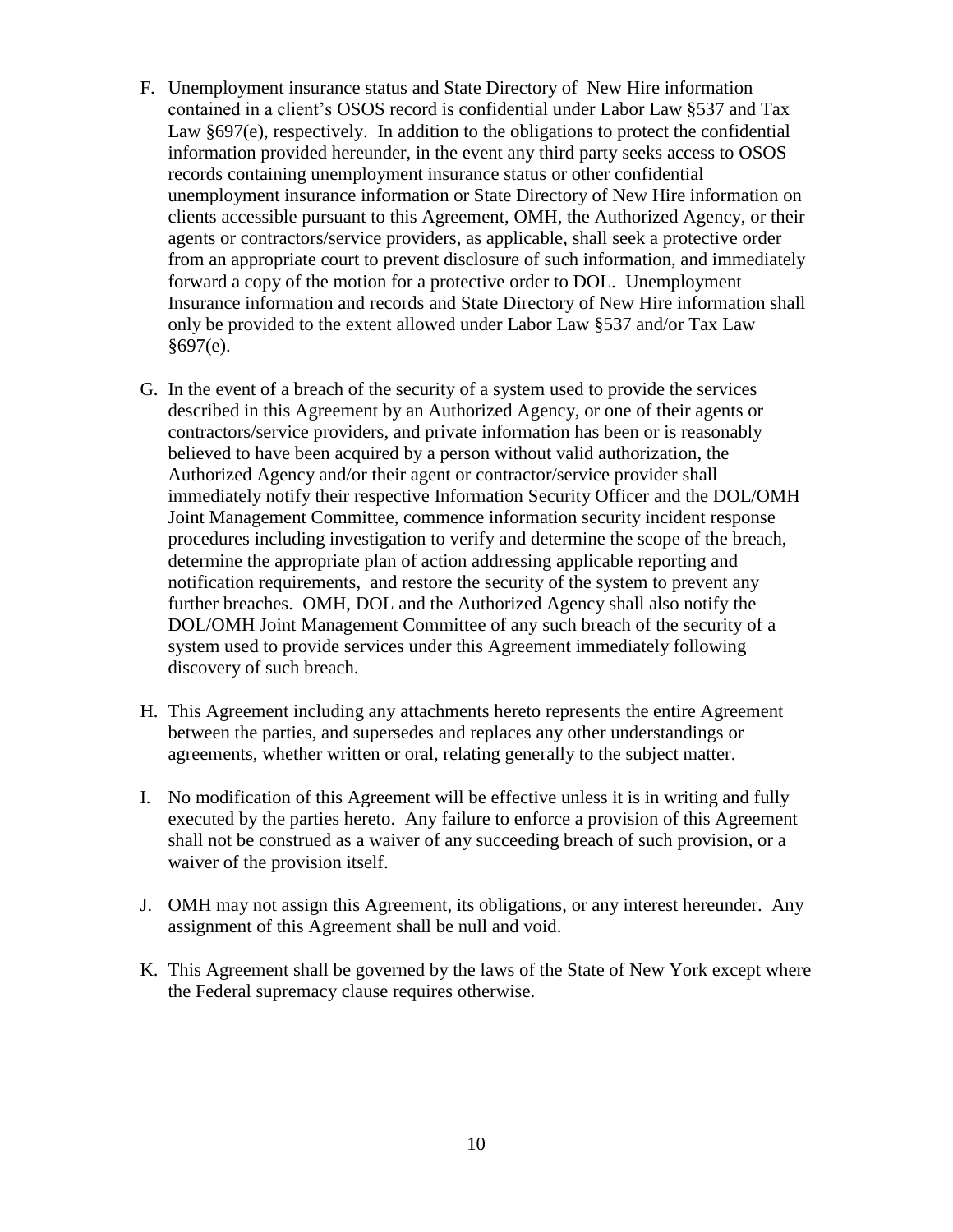## **IV. PERSONS TO CONTACT**

### A. DOL contact:

Karen Coleman Director, Division of Employment and Workforce Solutions NYS Department of Labor Building 12, Room 450 W. Averell Harriman State Office Campus Albany, New York 12240 518-457-0380

B. OMH contact:

John Allen Special Assistant to the Commissioner NYS Office of Mental Health 44 Holland Avenue Albany, NY 12229 518-473-6579

# **IN WITNESS WHEREOF, THE PARTIES HAVE EXECUTED THIS AGREEMENT BY THEIR DULY AUTHORIZED OFFICIALS:**

NYS Department of Labor

NYS Office of Mental Health

\_\_\_\_\_\_\_\_\_\_\_\_\_\_\_\_\_\_\_\_\_\_\_\_\_\_\_\_\_\_

Date \_\_\_\_\_\_\_\_\_\_\_\_\_\_\_\_\_\_\_\_\_ Date \_\_\_\_\_\_\_\_\_\_\_\_\_\_\_\_\_\_\_\_\_

\_\_\_\_\_\_\_\_\_\_\_\_\_\_\_\_\_\_\_\_\_\_\_\_\_\_\_\_\_\_\_\_\_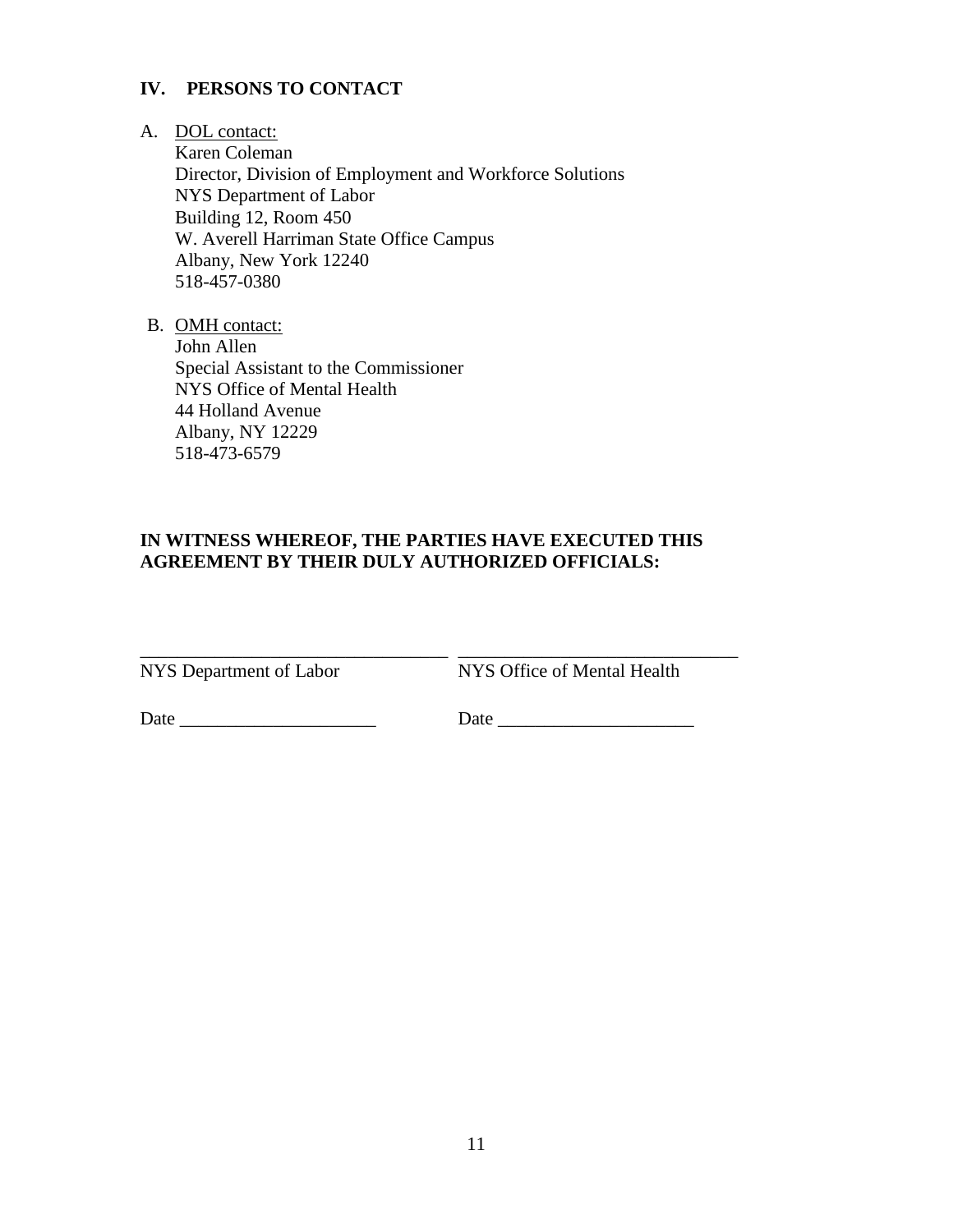# **EXHIBIT A**

# **AUTHORIZED AGENCIES\***

## Phase I Agencies

- 1. Office for People with Developmental Disabilities (OPWDD)
- 2. Adult Career and Continuing Education Services Vocational Rehabilitation (ACCES-VR)
- 3. Commission for the Blind and Visually Handicapped (CBVH)
- 4. Office of Alcoholism and Substance Abuse (OASAS)
- 5. Office for the Aging (OFA)
- 6. NYS Commission on National and Community Service

## Phase II Agencies

7. To be determined

Authorized Agencies under this Agreement shall also include such other agencies as mutually agreed upon by the DOL/OMH Joint Management Committee.

\*In the event the employment related functions, powers, obligations, and duties of the Authorized Agencies named herein are transferred and assigned to a successor agency, the reference or designation of the Authorized Agency in this Agreement shall be deemed to refer to the appropriate successor agency or the appropriate office with the successor agency. OMH and DOL shall mutually agree upon the appropriate successor agency or appropriate office therein for purposes of continued access under this Agreement and shall work cooperatively as needed to continue such access.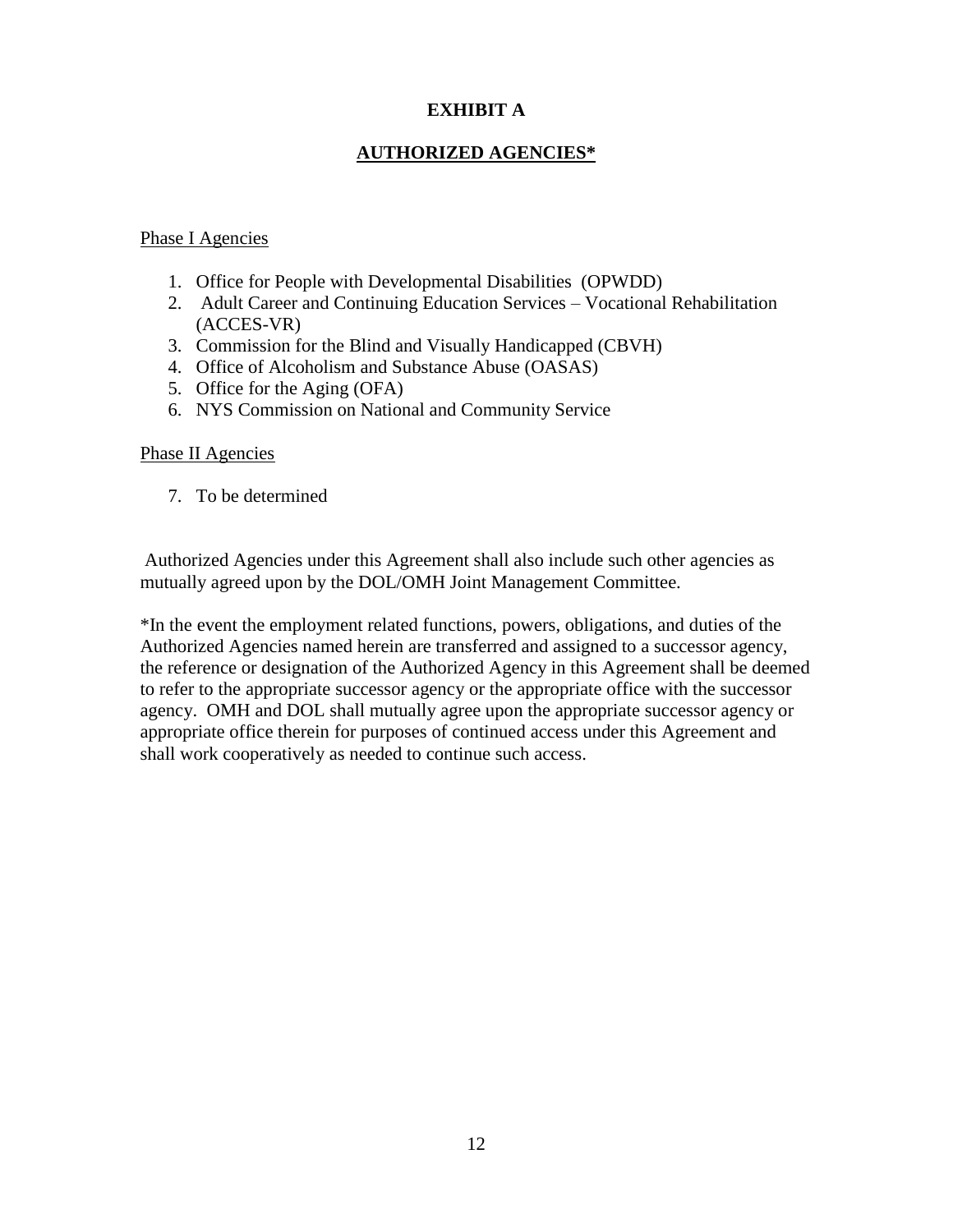## **EXHIBIT B**

# **DATA WAREHOUSE PROTOCOLS**

OMH will provide support and guidance to all local providers who use the OMH Data-Warehouse to ensure that federal, state, and OMH policies, established to protect recipient private health data in compliance with HIPAA requirements for privacy and security, are met. Security oversight of the OMH Data-Warehouse is an on-going process that is modified as business needs and technology requirements change. To accomplish this goal, OMH will utilize a number of tools. These include:

- Customized security group access within the OMH Data warehouse;
- Security access mechanisms such as RSA tokens and/or secure passwords;
- Security oversight reports which detail information such as user security roles, application login frequency, and productivity;
- Audit logs of all data entries and edits with before/after information as well as user id and date stamp.

More specifically, the OMH Data-Warehouse will be accessed through a secure web portal. Levels of access will be installed consistent with the need for information access and data security through the use of web portal technology. Users will be assigned a security role which provides access to data and information appropriate to each individual's responsibilities. Each security role will be developed to ensure that end users access only the data required to complete their required work duties. Security roles may range from general public access to broad aggregate data to individual clinicians who may access to patient specific records (if appropriate) to their role in providing services and supports. DOL will review the security roles to ensure that end users will not have access to data on DOL clients unless necessary to perform that end user's work responsibilities.

Additionally, OMH shall conduct random reviews of OMD Data-Warehouse usage to identify any outlying user behavior. The review conducted will be based upon the business rules and expected usage behavior defined for each application. For example, an audit may be conducted to ensure each user has access to a single provider agency's data. This is based upon the assumption a user would work for only one agency at a time. Any exceptions found will be investigated. Similarly, if a user reports their data was tampered with, an audit shall be conducted to review who accessed the record, when, and what edits were made.

The OMH application systems environment, including the OMH Data-Warehouse and the secure web portal, shall be secured through multiple layers of defense.

Initially, these applications shall be secured in a multi-tiered architecture which isolates users' access from the application and the application from the data via state network controls which limit accesses to those required for operations. These network defenses shall be monitored through several solutions on a 24 x 7 x 365 basis.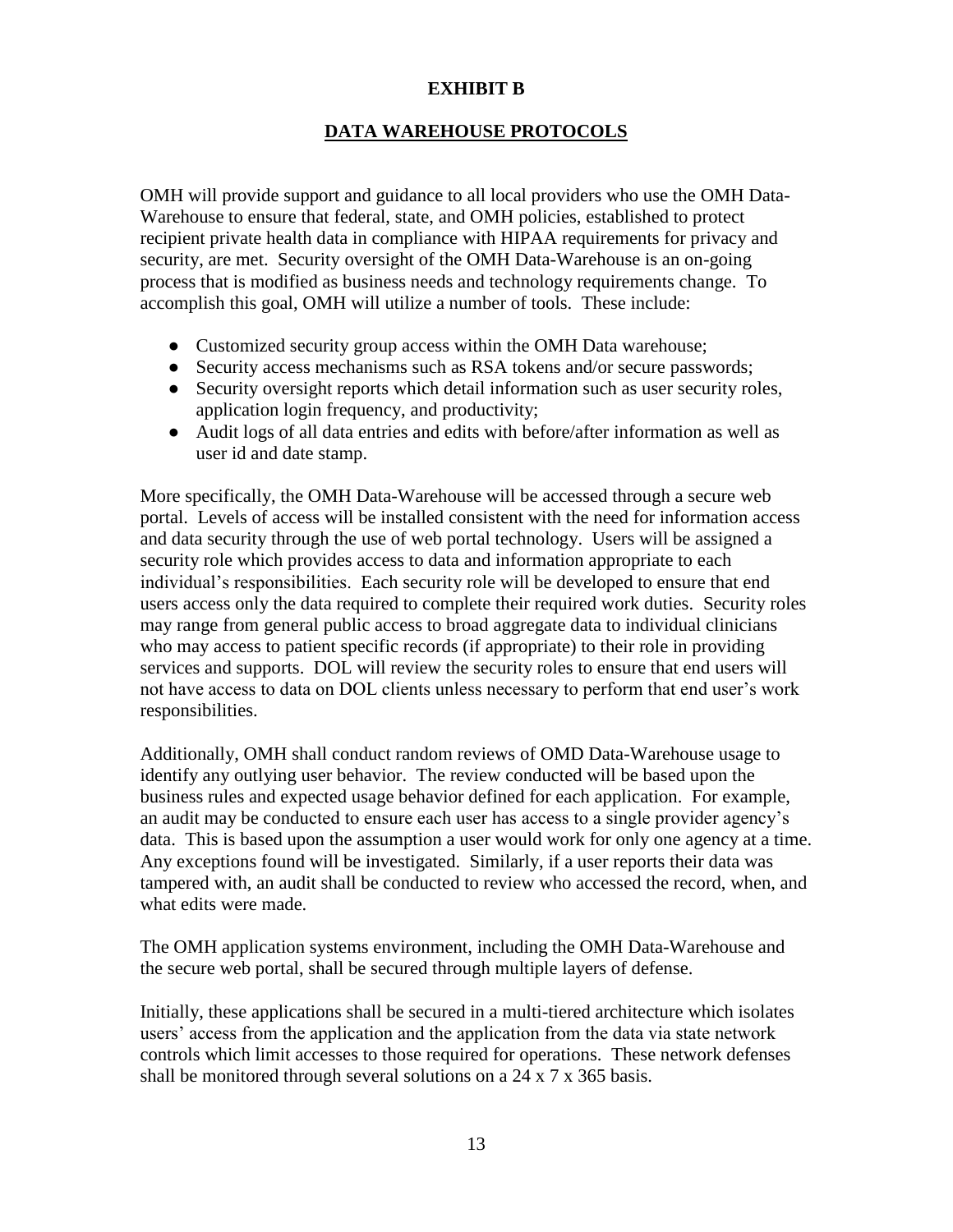Users will be authorized to access systems using a delegated security model, where approved "Security Managers" within the user's own organization identity the user, provide application authorization assignments, account provisioning, and access review. Authentication systems shall be compliant with Federal and New York State Identity Assurance/Trust Level systems; systems which require access to confidential information shall require multi-factor authentication and out-of-band identification. Administrators will be appointed by each organization following completion of Confidential/Non-Disclosure Agreements (CNDA). Account use and authorization assignments can be reviewed by the Security Manager and, at a high level, are periodically reviewed by OMH.

Applications shall be monitored through a number of solutions. First and foremost, intrusion detection systems shall observe traffic to OMH unencrypted applications and staff shall be notified on a 24 x 7 x 365 basis of potentially high-risk attacks. In addition, applications perform standard web logging. These logs shall be periodically reviewed.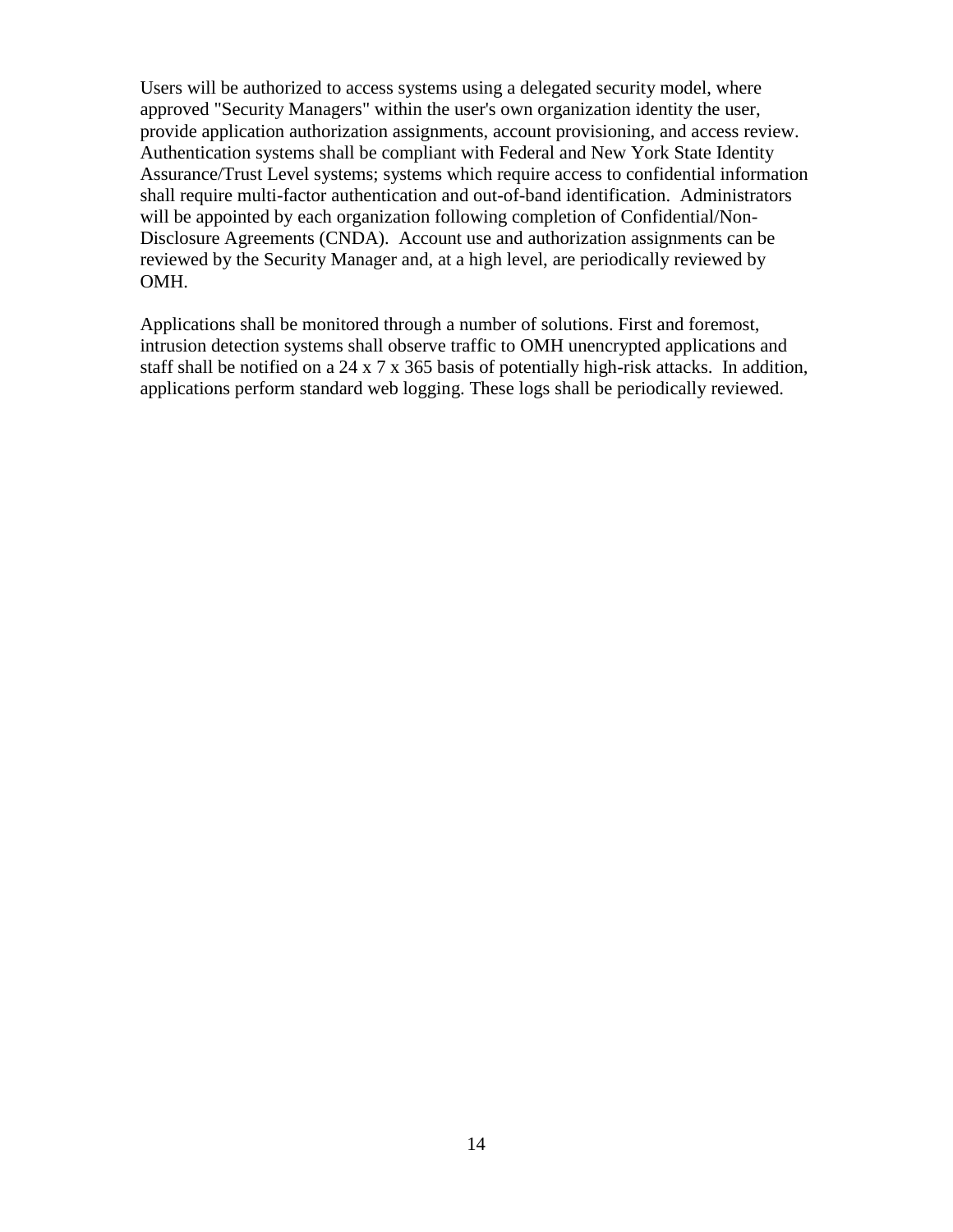## **EXHIBIT C**

# **MONITORING PROTOCOL**

All Authorized Agencies shall monitor, the use of the NYS DOL / OMH Employment Support System by their Employees, agents, and contractors/service providers in the workplace on a regular ongoing basis to ensure that the data and information is accessed and provided solely in accordance with authorized employment program activities, and shall take appropriate remedial action for any unauthorized use. OMH and DOL agree to the follow monitoring protocol for this purpose.

The DOL/OMH Joint Management Committee shall establish, and shall require Authorized Agencies, agents, and contractors/service providers to establish, systems, protocols, and procedure to ensure that Employees, agents, and contractors/service providers are complying with the confidentiality requirements of this Agreement.

OMH will delegate access to OMH Authorized Agencies and their respective users. Access will be granted consistent with each user's need for information access and data security appropriate to each user's responsibilities in accordance with the NYS DOL / OMH Employment Support System security permissions established by the DOL/OMH Joint Management Committee.

In addition, OMH and DOL shall each designate a Security Officer, and require each Authorized Agency, and its agents, or contractors/service providers authorized to access new system, to designate a Security Officer responsible to implement security policies and procedures to ensure and monitor proper use of the NYS DOL / OMH Employment Support System by its Employees. Such policies and procedures must include, but not be limited to: i) facility security to safeguard the facility and the equipment therein from unauthorized physical access, tampering and theft; ii) workstation safeguards to restrict access to authorized users; iii) requiring supervisory staff to conduct periodic and regular walk through office areas to observe and determine whether staff are complying with confidentiality requirements; iv) reviewing records of system activity, such as exception lists and v) promptly reporting security incidents. The Security Officer shall conduct accurate and thorough assessments of the potential risks and vulnerabilities to the confidentiality and integrity of the NYS DOL / OMH Employment Support System's data available to its staff and take measures to reduce these risks and vulnerabilities. Finally, each security officer shall maintain adequate records to document compliance with both the security protocols and the confidentiality requirements contained in this Agreement subject to audit.

In addition, the parties recognize that the NYS DOL / OMH Employment Support System have data logging functionality which records all transactions. To assist in its monitoring requirements, DOL and OMH will generate reports for use as approved by the DOL/OMH Joint Management Committee. Typical monitoring reports which the DOL/OMH Joint Management Committee may specify for use follow: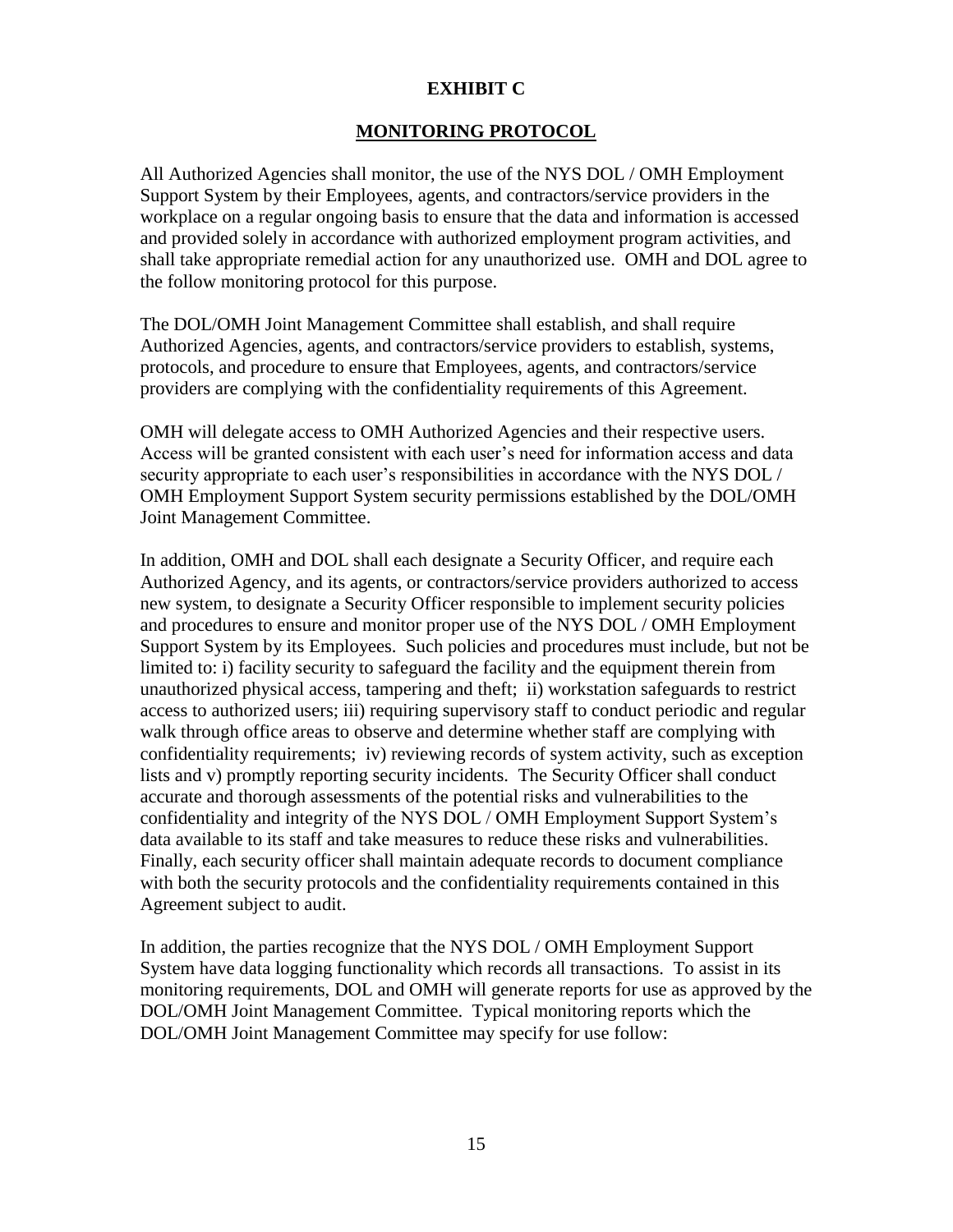# Sampling/Transaction Logs

Transaction logs showing the accounts accessed by a random representative sample of individual Employees of DOL, OMH and each Authorized Agency for a specific date and time period shall be generated. Review shall include, but not be limited to, review of the reason for which the record was accessed by the Employee to determine if there was a deviation from access control/confidentiality requirements. Corrective action shall be taken as needed to address misuse of the NYS DOL / OMH Employment Support System. Security Officers at each site will maintain records appropriate to document compliance with security including review of any data logs provided subject to audit. . Intentional inappropriate access of a record shall result in immediate termination of an employee's right to access the NYS DOL / OMH Employment Support System.

## Exception Reports

Exception reports for Authorized Agency users, including their service providers, which identify a particular user(s) based upon the following user behavior:

- where a user has accessed the account of an individual who is not identified as being served by the agency or service provider employing the user;
- where user has accessed client accounts for individuals falling outside the normal geographical region to which the user is assigned or for which the user is responsible;
- where a user has accessed a number of customer accounts that would fall outside a normal range for user workload;
- where a user has access a number of customer accounts within a period of time that would fall outside a normal expected time range for the number of queries;
- where a user has accessed accounts of clients with the same last name as the user;
- where a user has accessed customer accounts during inappropriate access periods as mutually agreed upon by OMH or Authorized Agency and their service providers, including requests before or after normal working hours, on days when state offices are not open, on days when the user is on leave;
- where a user has multiple user accounts or user accounts at more than one service provider.

Each transaction on an exception report must be investigated and if warranted the finding with corrective action noted.

The parties mutually agree that the criteria for generating exception reports set forth herein are not exhaustive and that Authorized Agencies and/or their service providers may propose additional criteria as the basis for an exception report.

The DOL/OMH Joint Management Committee shall work cooperatively to analyze trends of the NYS DOL / OMH Employment Support System use and to identify and/or refine parameters of user behavior that can be used to produce exceptions reports to identify potential or actual misuse.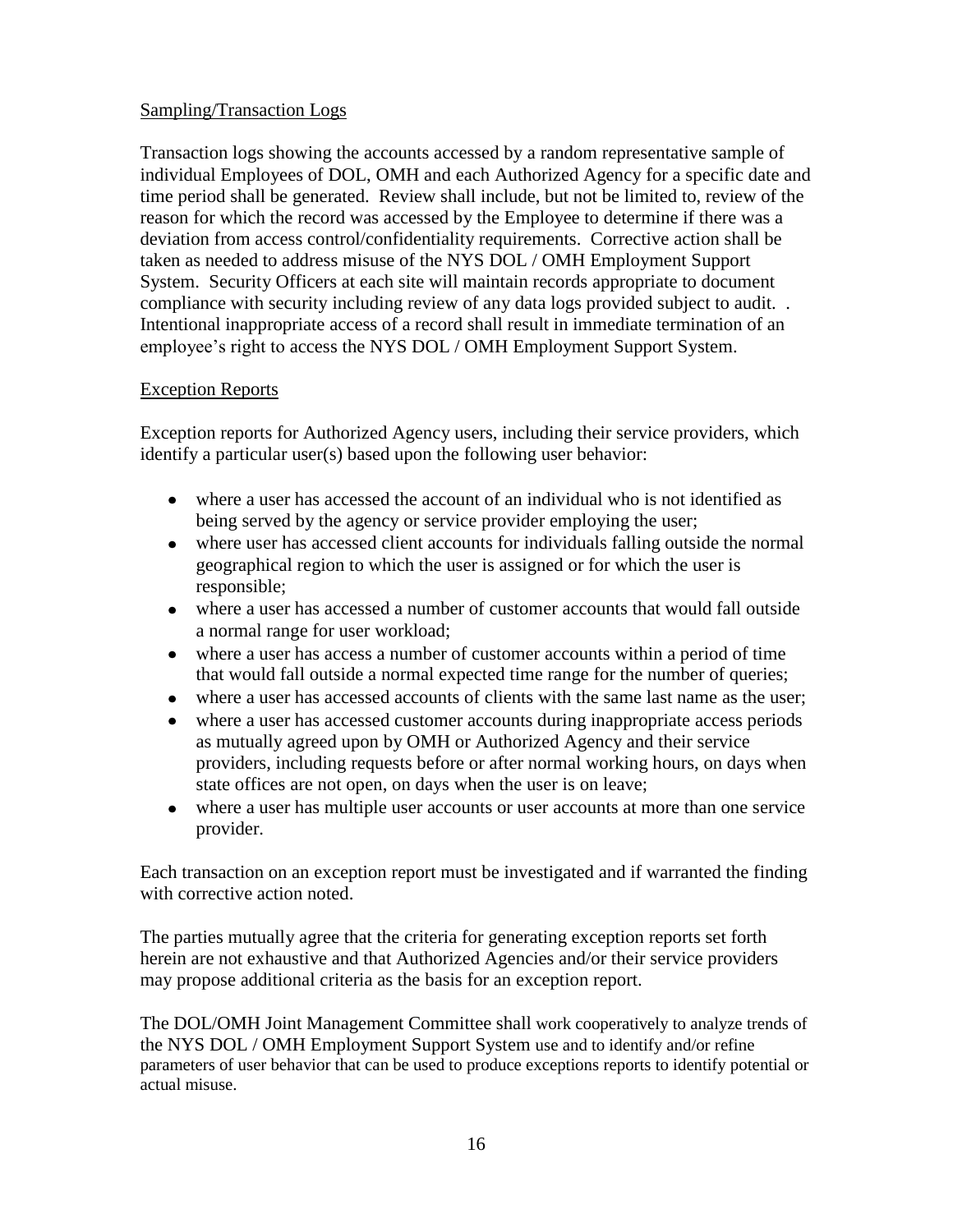The parties mutually agree that should DOL be notified by the USDOL that the monitoring protocols developed under this Agreement are inadequate to meet the requirements of 20 CFR Part 603, they will immediately cooperate with one another and with other system users to bring the monitoring protocols in line with USDOL expectations.

The parties mutually agree that should OMH be notified by HHS or DOJ that the monitoring protocols developed under this Agreement are inadequate to meet the requirement for confidentiality established by HIPAA and or HITECH, that the parties will immediately cooperate with one another and with other system users to bring the monitoring protocols in line with HHS or DOJ expectations.

### Other

Nothing herein shall preclude DOL or OMH from generating additional transactions logs for Employees identified by DOL for audit or from generating other "exception reports" which might identify misuse of the NYS DOL / OMH Employment Support System. DOL or OMH shall provide such transaction logs or exceptions reports to each other and to distribute to appropriate Security Officers for appropriate review and action as described above.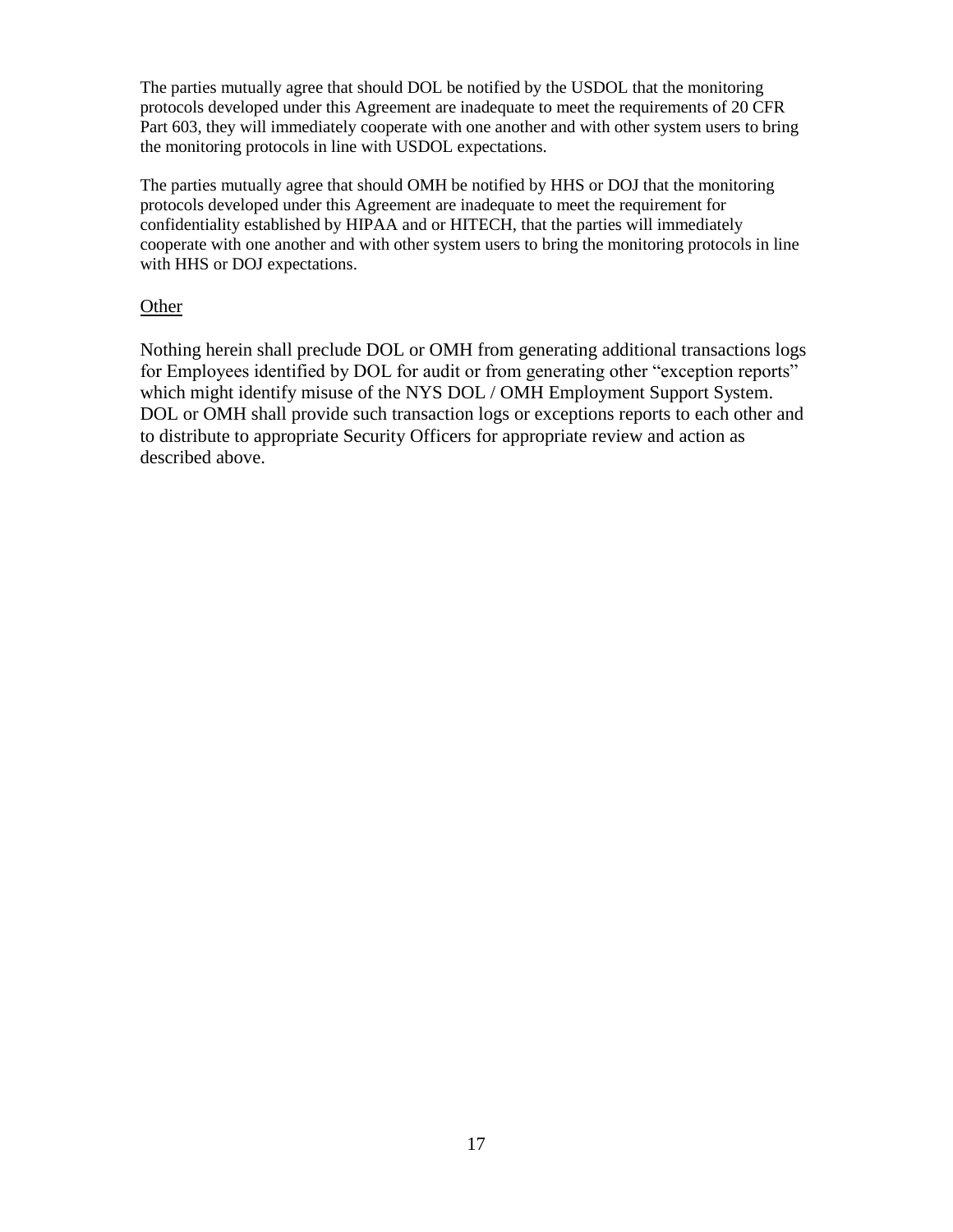## **EXHIBIT D AGENCY NON-DISCLOSURE ACKNOWLEDGMENT**

WHEREAS, the New York State Office of Mental Health (OMH) and the New York State Department of Labor (DOL) are parties to an Interagency Agreement (the "Agreement") regarding the use of the NYS DOL / OMH Employment Support System; and

WHERAS, under the Agreement, access to information residing in the NYS DOL / OMH Employment Support System shall be in furtherance of its authorized employment activities; and

WHEREAS, access to the information contained in the NYS DOL / OMH Employment Support System is limited to authorized Employees as defined in the Agreement administering employment services; and

WHEREAS, Section II.E of the Agreement requires, a signed non-disclosure acknowledgment;

NOW, THEREFORE, the undersigned representatives of each Agency warrant and represents as follows:

1. My signature below is an acknowledgment that all Employees authorized to have access to records and information contained in the NYS DOL / OMH Employment Support System under the Agreement:

- a. Have been instructed about:
	- The confidential nature of the Confidential Information;  $\bullet$
	- That employees are not authorized to access such information, for any  $\bullet$ purpose, unless the Confidential Information is that of an Authorized Agency client who has granted access to such information by signing appropriate documentation;
	- The limitations on disclosure and use of the Confidential Information;
	- The safeguards required to protect the Confidential Information;
	- The sanctions in applicable state law for unauthorized disclosure of said Confidential Information; and that
	- Such individuals must adhere to the confidentiality requirements set forth in the Agreement and must not re-disclose any Confidential information;
- b. Have acknowledged that he/she understands and shall comply with such limitations; and
- c. Have acknowledged that he/she has received unemployment insurance confidentiality instruction and HIPAA / HITECH instruction within the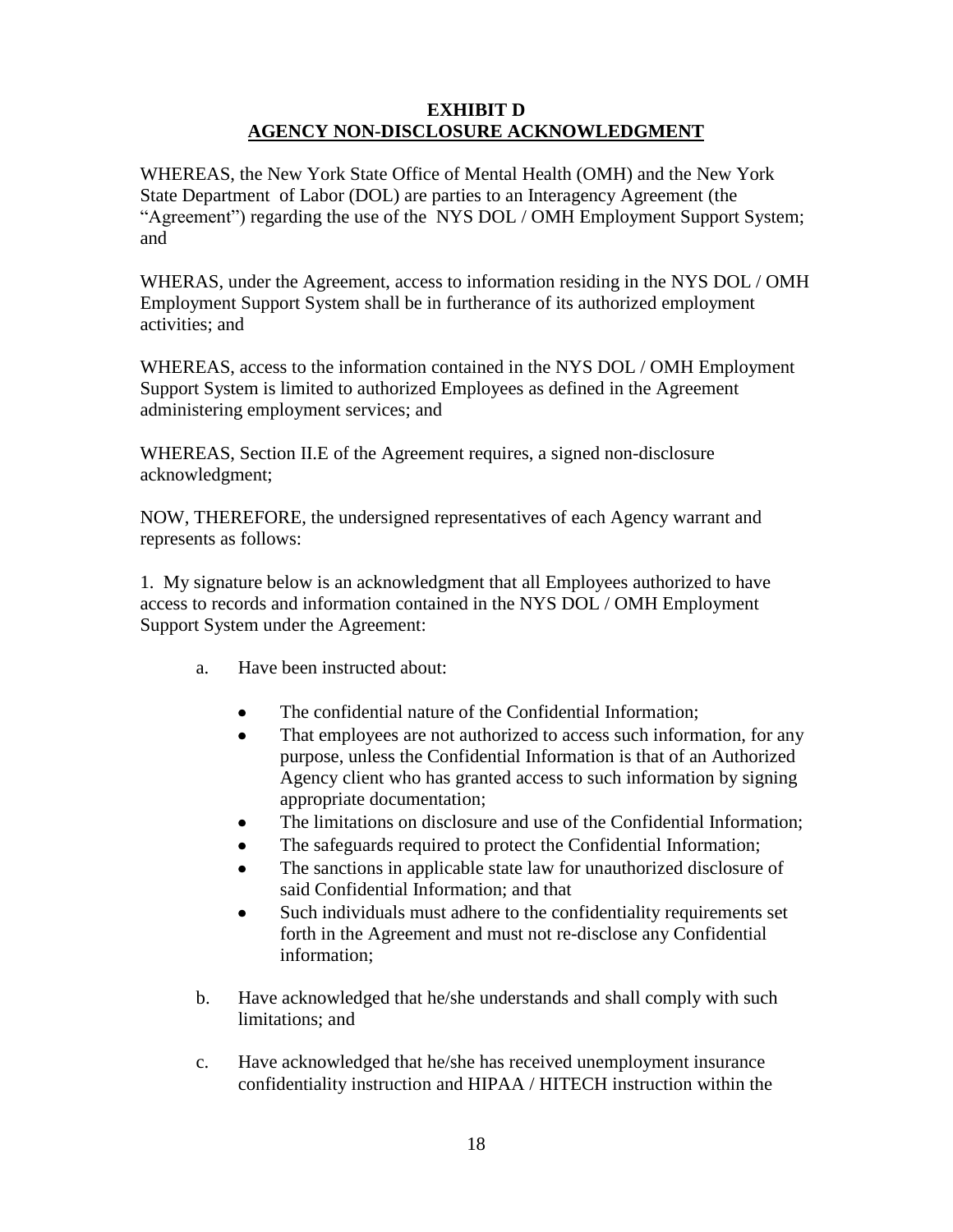## prior twelve-month period by taking and completing courses approved by DOL and OMH

2. All parties shall report fully and promptly any infraction of the confidentiality requirements set forth in the Agreement to the DOL/OMH Joint Management Committee.

3. The signatory below represents that he or she is authorized to execute this Acknowledgment on behalf of the Agency.

OMH

| Signature     |  |
|---------------|--|
| Please Print: |  |
|               |  |
| Title:        |  |
|               |  |
|               |  |
| <b>DOL</b>    |  |
|               |  |
| Signature     |  |
| Please Print: |  |
|               |  |
|               |  |
|               |  |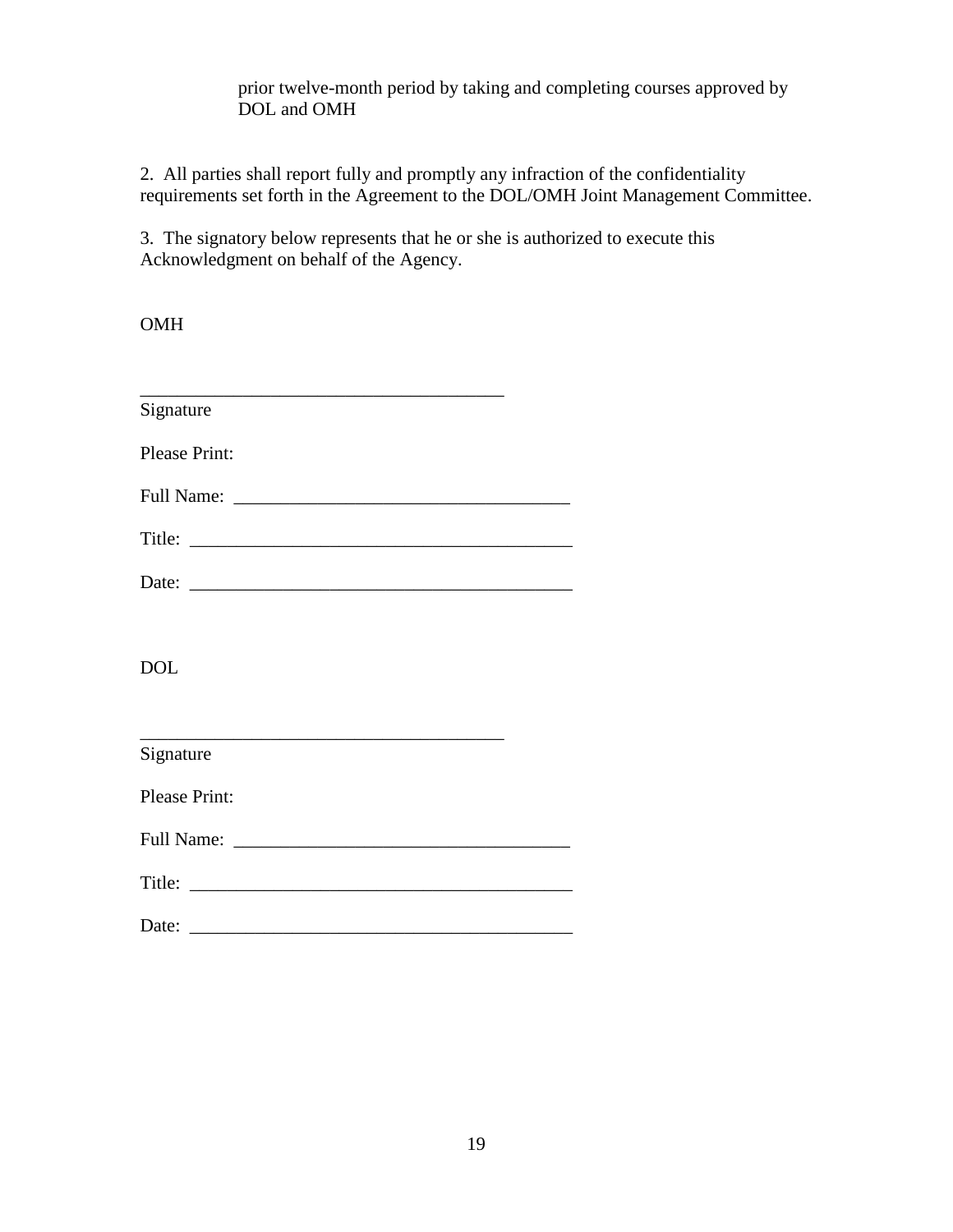## **EXHIBIT E**

# **INDIVIDUAL EMPLOYEE NON-DISCLOSURE ACKNOWLEDGMENT**

The purpose of this Agreement is to authorize access to the NYS DOL / OMH Employment Support System by employees of Authorized Agencies and their agents and contractors/service providers and to ensure employees' compliance with the restrictions contained herein.

\_\_\_\_\_\_\_\_\_\_\_\_\_\_\_\_\_\_\_\_\_\_\_\_\_\_, an authorized employee ("Employee") of \_\_\_\_\_\_\_\_\_\_\_\_\_\_\_\_\_\_\_\_\_\_\_\_\_\_, an Authorized Agency or its agent or contractor/service provider, is hereby granted access to the NYS DOL / OMH Employment Support System in accordance with the following terms and conditions.

- 1. Employee understands that access to the NYS DOL / OMH Employment Support System has been granted to him/her for the sole purpose of performing authorized employment program activities. Any other use of the NYS DOL / OMH Employment Support System is strictly prohibited.
- 2. All information contained in the NYS DOL / OMH Employment Support System is confidential and shall not be re-disclosed to any person or organization except those authorized to use the information for authorized employment services. Employee has been fully advised of those persons or organizations to which information may be disclosed.
- 3. Employee has been advised of federal and state privacy and confidentiality laws and shall comply with all applicable provisions. Failure to comply with such laws may result in a criminal prosecution or civil sanctions.
- 4. Access to the NYS DOL / OMH Employment Support System is granted through the issuance of a user name and password only during the period of employment with the Authorized Agency or its agent of sub-contractor for authorized employment services. Access shall be limited to only that information on the NYS DOL / OMH Employment Support System that is necessary to performance of official duties. Employee shall not attempt to obtain data to which he/she has not been given access to, nor where the client has not authorized such access. Employee shall not use the NYS DOL / OMH Employment Support System for any personal activities and shall not disclose his/her user name or password to anyone.
- 5. Employee access may be terminated at any time without any prior notice. Employee shall immediately notify the Authorized Agency of any misuse, misappropriation, or unauthorized access to, or disclosure of, information. Employee will cooperate with any investigation of OMH, the Authorized Agency, or the Department of Labor (the Department) concerning the misuse, misappropriation, or unauthorized disclosure of information.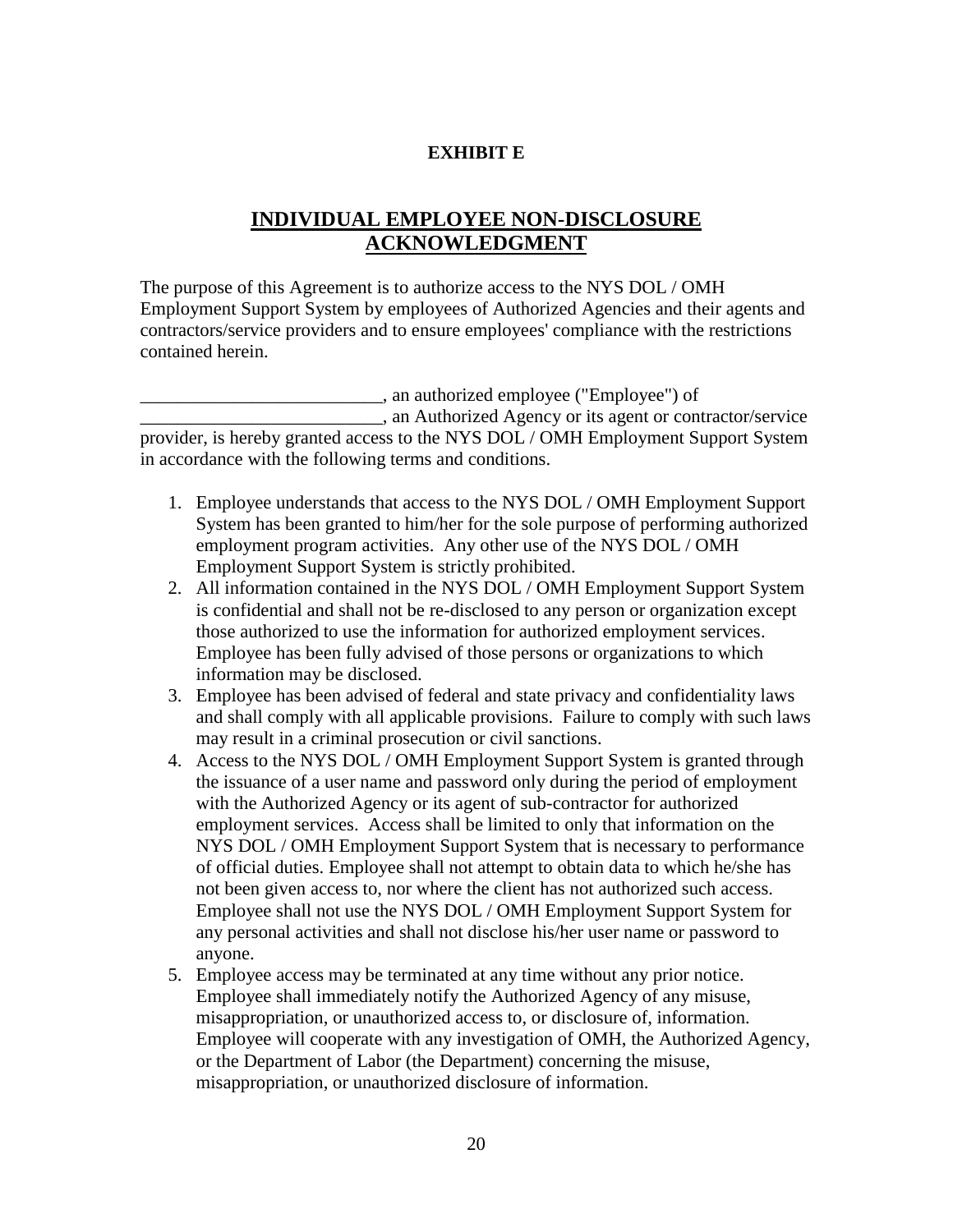- 6. Employee shall not make copies of the NYS DOL / OMH Employment Support System software or use the software in violation of any intellectual property rights of the software company owners or the Department. Employee understands that any licensing rights are limited to use for t authorized employment activities and are subject to revocation at any time.
- 7. Employee shall comply with any protocol or procedure established by OMH, the Authorized Agency, or DOL to protect the privacy and confidentiality of data contained in the NYS DOL / OMH Employment Support System.
- 8. Employee understands that DOL, OMH and, if applicable, the Authorized Agency reserve the right, without notice, to monitor any of Employee's activities related to the use of the NYS DOL / OMH Employment Support System .

I certify that I have read the above document and that I have been advised of the confidentiality requirements and will comply therewith even after my relationship with this employer is terminated.

| Name    | $\sqrt{\text{(please print)}}$              |
|---------|---------------------------------------------|
| Date    |                                             |
| Partner | <u> 1980 - Amerikaans Staatsmanner (</u>    |
| By      |                                             |
| Email   | <u> 1986 - Jan Samuel Barbara, martin d</u> |
| hone    |                                             |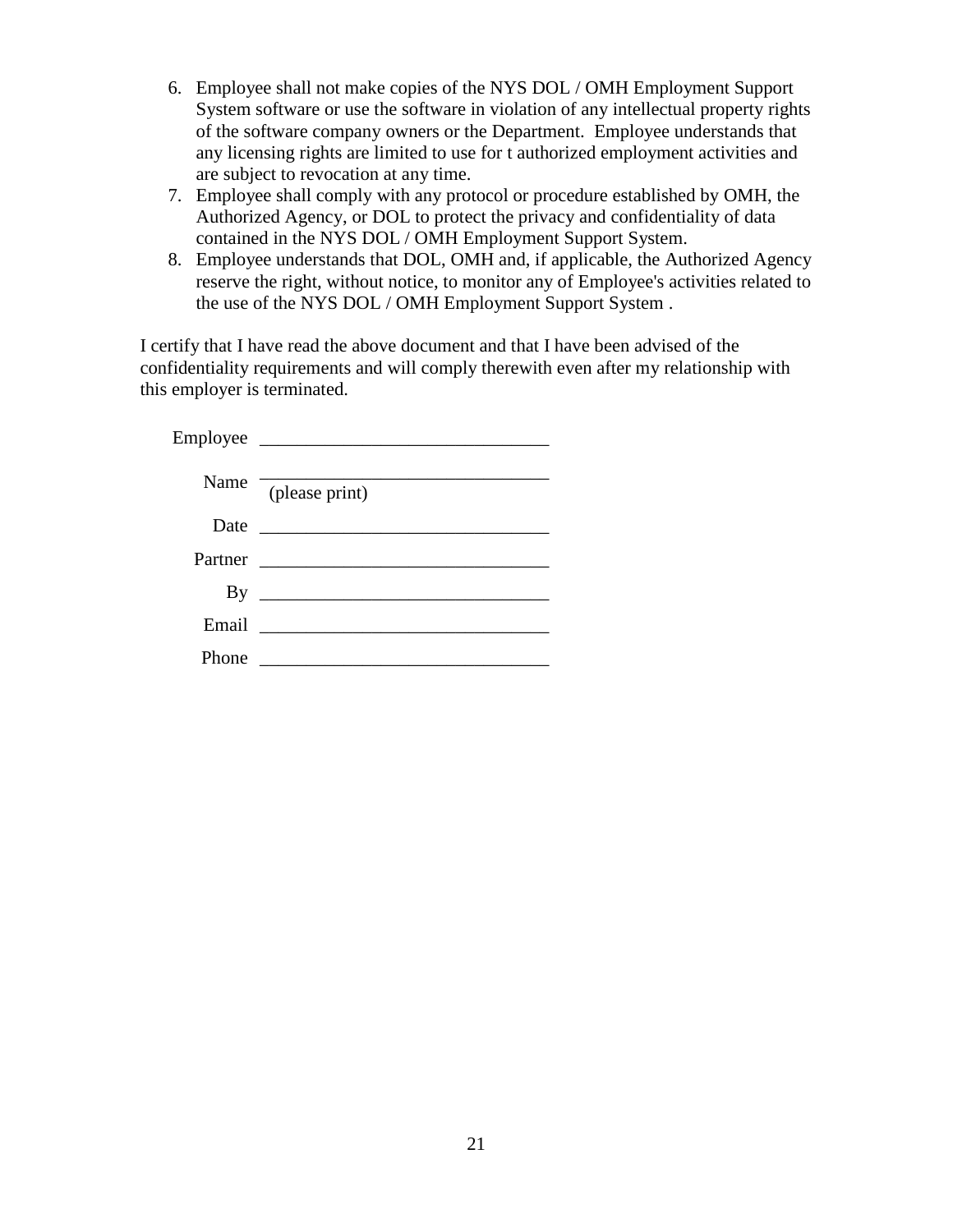## **EXHIBIT F**

### **DTF Secrecy Agreement**

**DTF-202 (**8/09)

### **New York State Department of Taxation and Finance**

# **Agreement to Adhere to the Secrecy Provisions of the Tax Law and the Internal Revenue Code**

The New York State Tax Law and the Department of Taxation and Finance impose secrecy restrictions on:

- all officers, employees, and agents of the Department of Taxation and Finance;
- any person engaged or retained by this department on an independent contract basis;
- any depository, its officers and employees, to which a return may be delivered;
- any person who is permitted to inspect any report or return;

• contractors and workmen hired by the department to work on its equipment, buildings, or premises, or to process returns or other papers; and

• visitors to the department's buildings or premises.

Except in accordance with proper judicial order or as otherwise provided by law, it is unlawful for anyone to divulge or make known in any manner the contents or any particulars set forth or disclosed in any report or return required under the Tax Law. Computer files and their contents are covered by the same standards and secrecy provisions of the Tax Law and Internal Revenue Code that apply to physical documents.

Any unlawful disclosure of information is punishable by a fine not exceeding \$10,000, imprisonment not exceeding one year, or both. State officers and employees making unlawful disclosures are subject to dismissal from public office for a period of five years.

Unauthorized disclosure of automated tax systems information developed by the department is strictly prohibited. Examples of confidential systems information include: functional, technical, and detailed systems design; systems architecture; automated analysis techniques; systems analysis and development methodology; audit selection methodologies; and proprietary vendor products such as software packages.

The Internal Revenue Code contains secrecy provisions which apply to federal tax reports and returns. Pursuant to sections 6103 and 7213 of the Internal Revenue Code, penalties similar to those in the New York State law are imposed on any person making an unauthorized disclosure of federal tax information. In addition, section 7213A of the Internal Revenue Code was enacted to prohibit the unauthorized inspection of returns or return information (also known as "browsing"). The unauthorized inspection of returns or return information by state employees is punishable by a fine not exceeding \$1,000 for each access, or by imprisonment of not more than one (1) year, or both, together with the cost of prosecution.

 $\_$  ,  $\_$  ,  $\_$  ,  $\_$  ,  $\_$  ,  $\_$  ,  $\_$  ,  $\_$  ,  $\_$  ,  $\_$  ,  $\_$  ,  $\_$  ,  $\_$  ,  $\_$  ,  $\_$  ,  $\_$  ,  $\_$  ,  $\_$  ,  $\_$  ,  $\_$  ,  $\_$  ,  $\_$  ,  $\_$  ,  $\_$  ,  $\_$  ,  $\_$  ,  $\_$  ,  $\_$  ,  $\_$  ,  $\_$  ,  $\_$  ,  $\_$  ,  $\_$  ,  $\_$  ,  $\_$  ,  $\_$  ,  $\_$  ,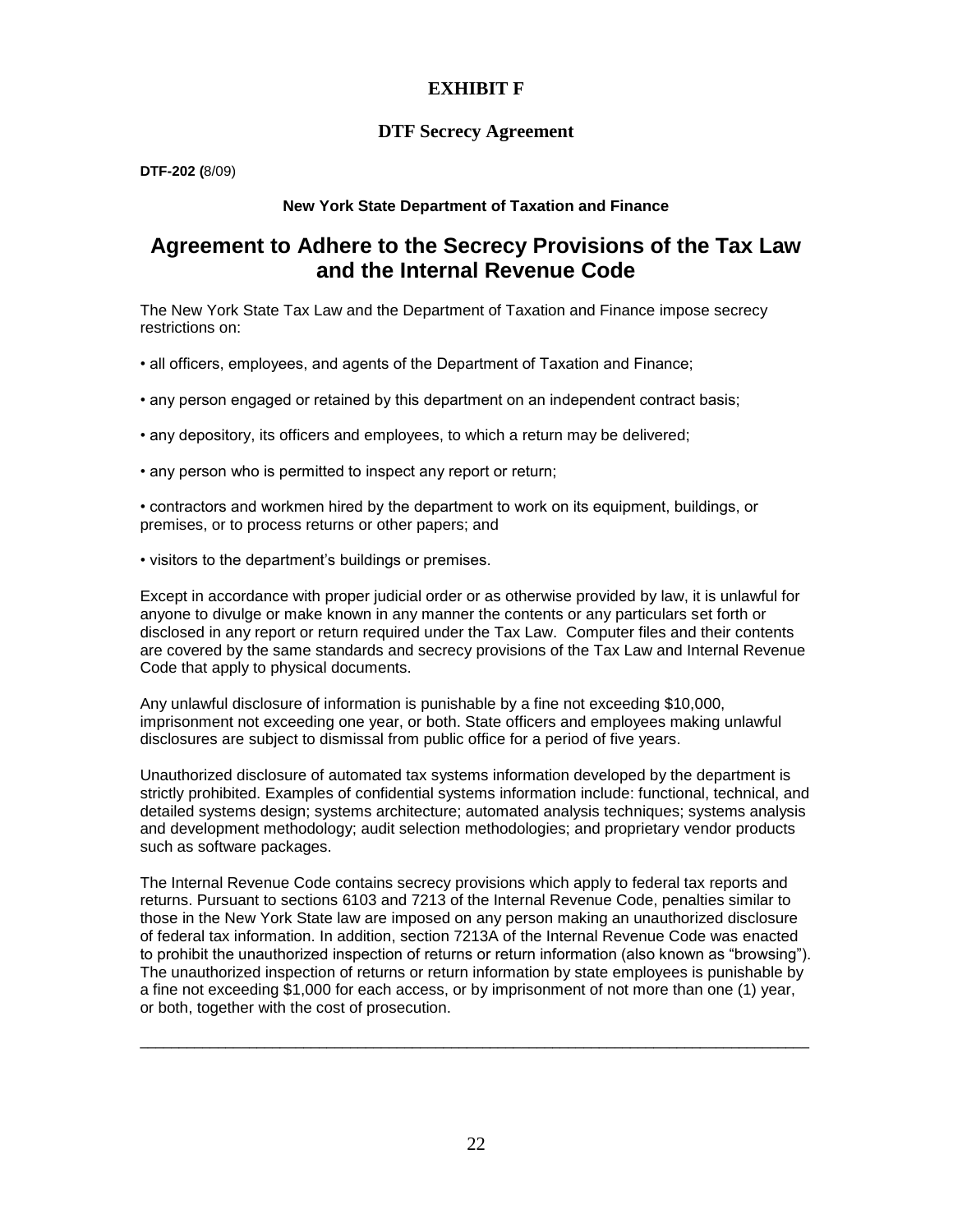I certify that I have read the above document and that I have been advised of the statutory and Department of Taxation and Finance secrecy requirements. I understand that these secrecy requirements apply to any State Directory of New Hire Information contained in OSOS and certify that I will adhere thereto, even after my relationship with this employer is terminated.

|  | Date___________________                                                                                                                                                        |
|--|--------------------------------------------------------------------------------------------------------------------------------------------------------------------------------|
|  |                                                                                                                                                                                |
|  |                                                                                                                                                                                |
|  | State <b>State State State State State State State State State State State State State State State State State State State State State State State State State State State</b> |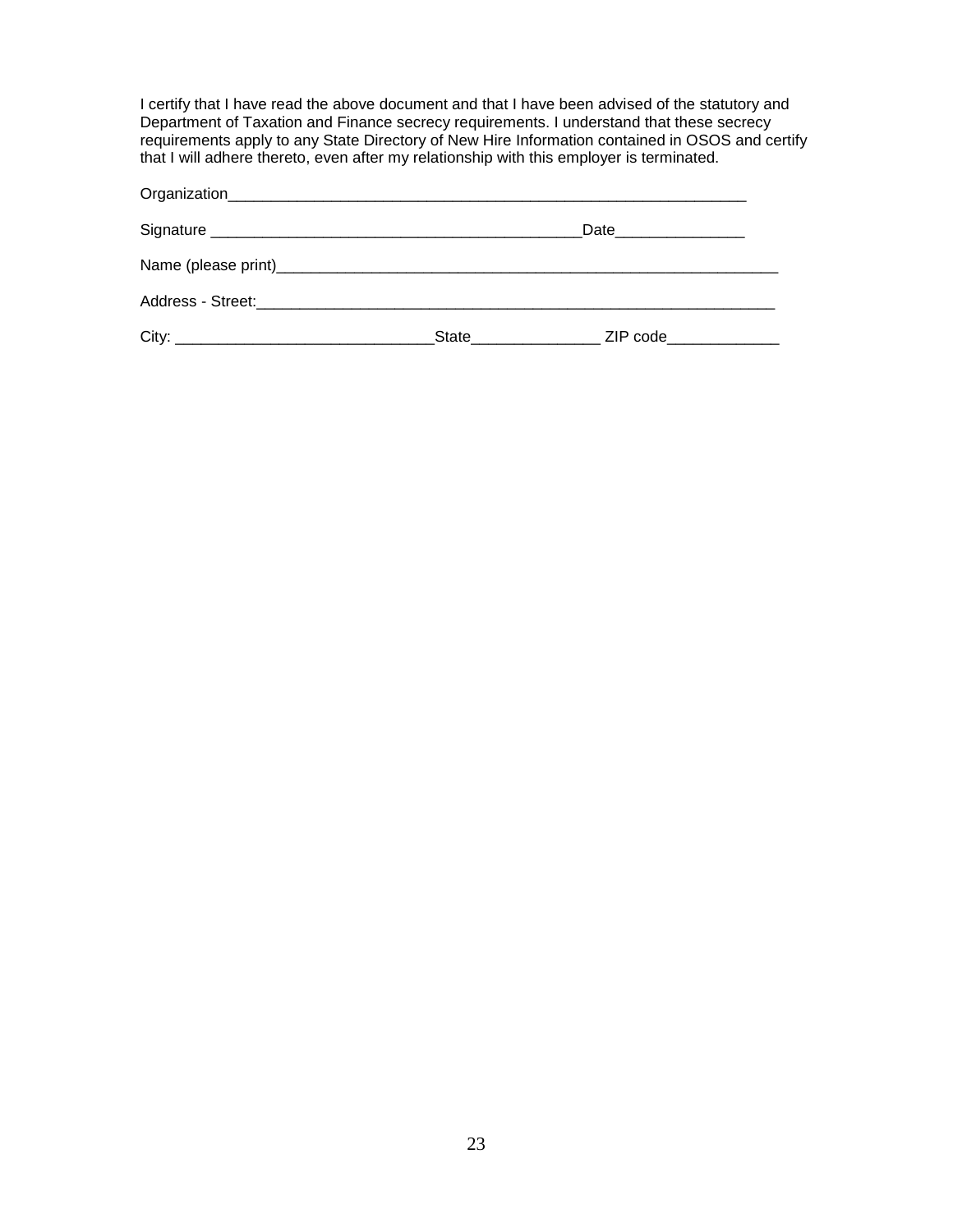## **EXHIBIT G**

## **BUSINESS ASSOCIATE CONFIDENTIALITY AGREEMENT**

1. The terms and conditions of this document entitled "Confidentiality Agreement" ("Confidentiality Agreement"), and attached to and incorporated in the Agreement, shall apply in the event that Protected Health Information (as defined below) is used or disclosed in connection with or in the course of Contractor's performance of the Agreement, and pursuant to which Contractor may be considered a "business associate" of the New York State Office of Mental Health as defined in the Health Insurance and Portability Act of 1996 ("HIPAA") including all pertinent regulations (45 CFR Parts 160 and 164) issued by the U.S. Department of Health and Human Services as either have been amended by Subtitle D of the Health Information Technology for Economic and Clinical Health Act (the "HITECH ACT") as Title XIII of Division A, and Title IV of Division B of the American Recovery and Reinvestment Act of 2009 (Pub. L. 111-115).

2. For purposes of this Confidentiality Agreement, the term "Contractor" shall mean and include the term "Business Associate" as such term is defined in 45 CFR §164.103.

3. **Definitions**: Terms used, but not otherwise defined, in this Confidentiality Agreement shall have the same meaning as those terms in 45 CFR §§160.103, 164.103, and 164.501.

a. Breach. "Breach" shall have the same meaning as the term "breach" in §13400 of the HITECH Act and guidance issued by the Department of Health and Human Services and shall include the unauthorized acquisition, use, or disclosure of Protected Health Information that compromises the privacy or security of such information.

b. Covered Entity. "Covered Entity" shall mean the New York State Office of Mental Health.

c. Designated Record Set. "Designated Record Set" shall have the same meaning as the term "designated record set" in 45 CFR §164.501.

d. Individual. "Individual" shall have the same meaning as the term "individual" in 45 CFR §160.103 and shall include a person who qualifies as a personal representative in accordance with 45 CFR  $\S 164.502(g)$ 

e. Privacy Rule. "Privacy Rule" shall mean the Standards for Privacy of Individually Identifiable Health Information at 45 CFR Parts 160 and 164, subparts A and E.

f. Protected Health Information. "Protected Health Information" shall have the same meaning as the term "protected health information" in 45 CFR §160.103, but is limited to the protected health information created or received by Contractor for or on behalf of Covered Entity in connection with or in the course of Contractor's performance of the Agreement.

g. Required by Law. "Required by Law" shall have the same meaning as the term "Required by Law" in 45 CFR §164.103.

h. Secretary. "Secretary" shall mean the Secretary of the Federal Department of Health and Human Services or his/her designee.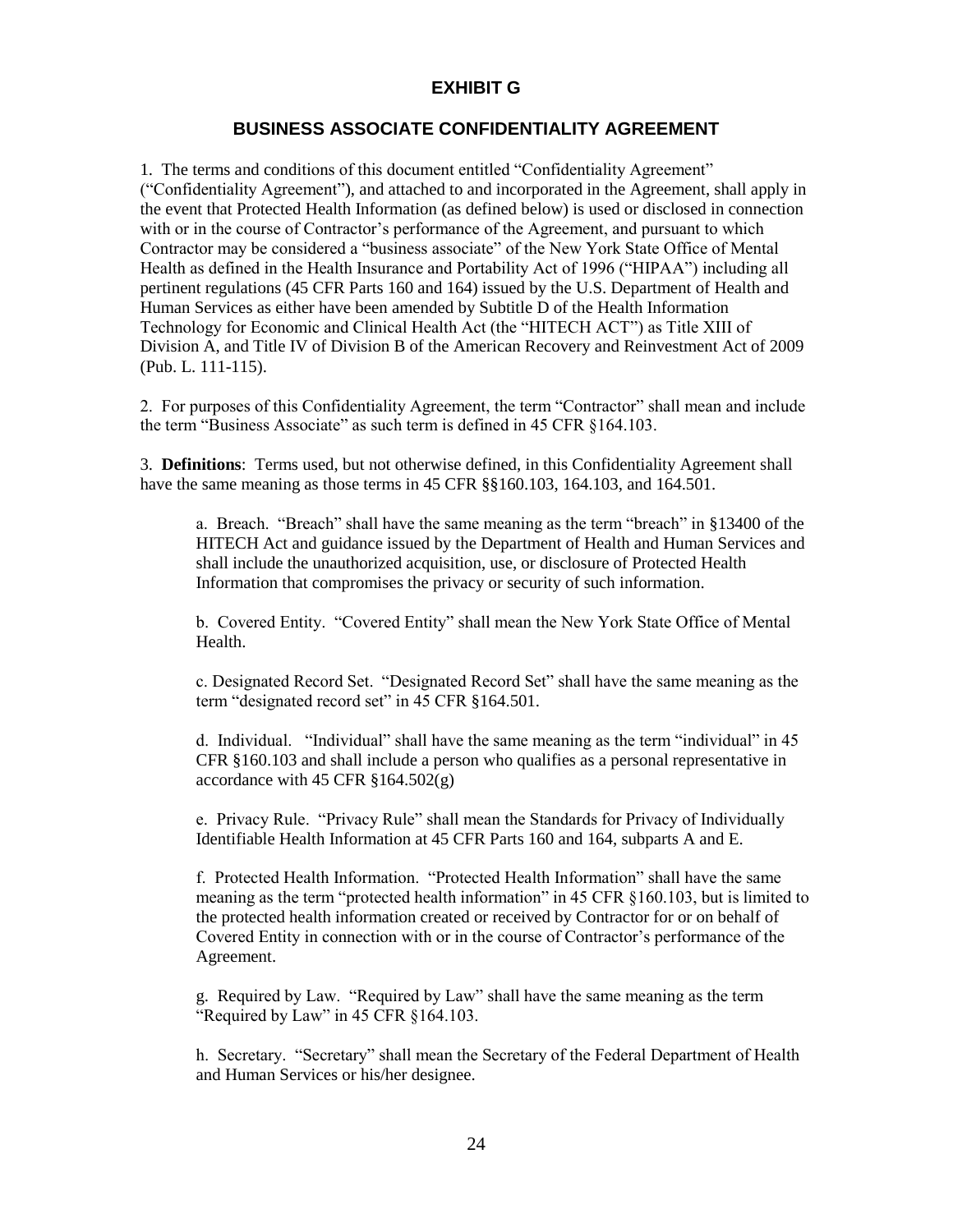i. Security Rule . "Security Rule" shall mean the Security Standards for the Protection of Electronic Protected Health Information at 45 CFR Parts 160 and 164, subparts A and C.

j. Unsecured Protected Health Information. "Unsecured Protected Health Information" shall mean Protected Health Information that is not secured through the use of a technology or methodology specified by the Secretary in guidance, or as otherwise defined in §13402(h) of the HITECH Act.

#### 4. **Obligations and Activities of Contractor**:

a. Contractor agrees not to use or disclose Protected Health Information other than as permitted or required by the Agreement or as Required by Law.

b. Contractor agrees to use appropriate safeguards to prevent use or disclosure of the Protected Health Information other than as provided for by the Agreement, and to implement administrative, physical, and technical safeguards that reasonably and appropriately protect the confidentiality, integrity, and availability of any electronic Protected Health Information that it creates, receives, maintains, or transmits on behalf of Covered Entity pursuant to this Agreement. Contractor agrees to fully comply with the responsibilities of Business Associates as set forth in §13401 of the HITECH Act.

c Contractor agrees to mitigate, to the extent practicable, any harmful effect that is known to Contractor of a use or disclosure of Protected Health Information by Contractor in violation of the requirements of the Agreement,

d. Contractor agrees to report to Covered Entity any use or disclosure of the Protected Health Information not provided for by the Agreement of which it becomes aware. Further, Contractor agrees to report to Covered Entity any security incident of which it becomes aware, including a Breach of Unsecured Protected Health Information. In the event of such a breach:

> (1) Contractor shall promptly notify Covered Entity of the breach when it is discovered. A breach is considered discovered on the first day on which Contractor knows or should have known of such breach. Such notification shall identify the Individuals, and their contact information, whose Unsecured Protected Health Information has, or is reasonably believed to have been, the subject of the breach.

> (2) Covered Entity or Contractor, as determined by Covered Entity, shall promptly notify individuals about a breach of their Unsecured Protected Health Information, as soon as possible but not later than 60 calendar days after discovery of the Breach, except where a law enforcement official determines that a notification would impede a criminal investigation or cause damage to national security. Notification shall be in a form and format prescribed by Covered Entity and shall meet the requirements of §13402 of the HITECH Act.

e. Contractor agrees to ensure that any agent or subcontractor of Contractor to whom Contractor provides Protected Health Information received from, or created or received by Contractor on behalf of Covered Entity pursuant to the Agreement agrees to at least the same restrictions and conditions that apply through this Confidentiality Agreement to Contractor with respect to such Protected Health Information.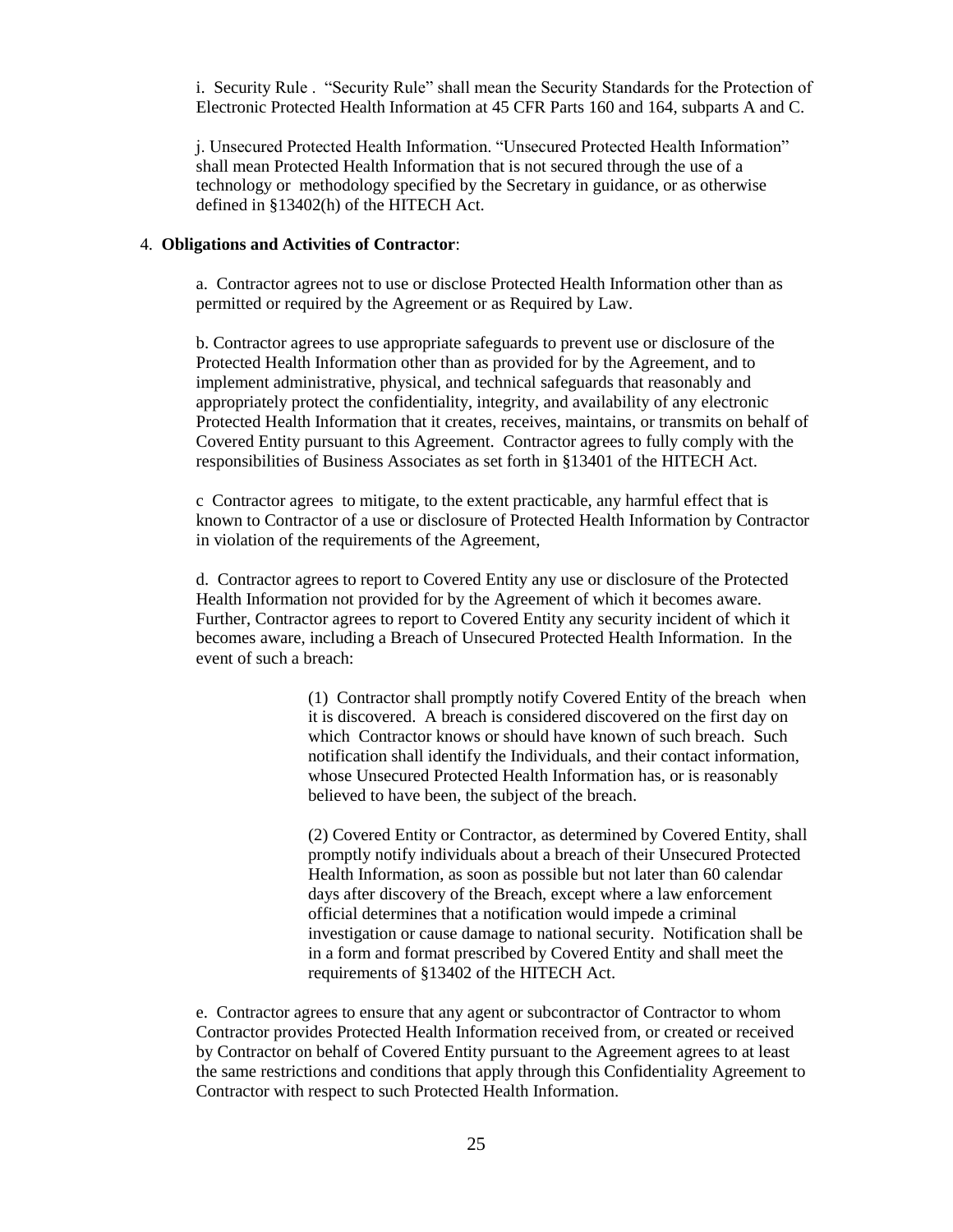f. To the extent that the information made available to Contractor under the Agreement includes Protected Health Information in a Designated Record Set, Contractor agrees to provide access, at the request of Covered Entity, and in the time and manner designated by Covered Entity, to Protected Health Information in a Designated Record Set, to Covered Entity or, as directed by Covered Entity, to an individual in order to meet the requirements under 45 CFR §164.524.

g. To the extent that the information made available to Contractor in connection with or in the course of Contractor's performance of the Agreement includes Protected Health Information in a Designated Record Set, Contractor agrees to make any amendment(s) to Protected Health Information in a Designated Record Set that the Covered Entity directs or agrees to pursuant to 45 CFR §164.526 at the request of Covered Entity or an Individual, and in the time and manner designated by Covered Entity.

h. Contractor agrees to make its internal practices, books, and records, including policies and procedures and protected health information, relating to the use and disclosure of Protected Health Information received from, or created or received by Contractor on behalf of Covered Entity pursuant to the Agreement available to the Covered Entity , or at the request of the Covered Entity to the Secretary, in a time and manner as designated by the Covered Entity, for purposes of the Secretary's determining Covered Entity's compliance with the Privacy Rule.

i. Contractor agrees to document such disclosures of Protected Health Information under the Agreement and information related to such disclosures as would be required for Covered Entity to respond to a request by an Individual for an accounting of disclosures of Protected Health Information in accordance with 45 CFR §164.528.

j. Contractor agrees to provide to Covered Entity or an Individual, in a time and manner designated by Covered Entity, information collected in accordance with paragraph (i) of Section 4 of this Confidentiality Agreement, to permit Covered Entity to respond to a request by an Individual for an accounting of disclosures of Protected Health Information in accordance with 45 CFR §164.528.

k. Contractor shall be directly responsible for full compliance with the relevant requirements of the Privacy Rule to the same extent that Covered Entity is responsible for compliance with such rule.

### **5. Permitted Uses and Disclosures by Contractor**

Except as otherwise limited in the Agreement and this Confidentiality Agreement, Contractor may use or disclose Protected Health Information to perform functions, activities, or services for, or on behalf of, Covered Entity as specified in the Agreement, provided that such use or disclosure would not violate the Privacy Rule if done by Covered Entity or the minimum necessary policies and procedures of the Covered Entity.

#### **6. Specific Use and Disclosure Provisions**

a. Except as otherwise limited in the Agreement or this Confidentiality Agreement, Contractor may use Protected Health Information for the proper management and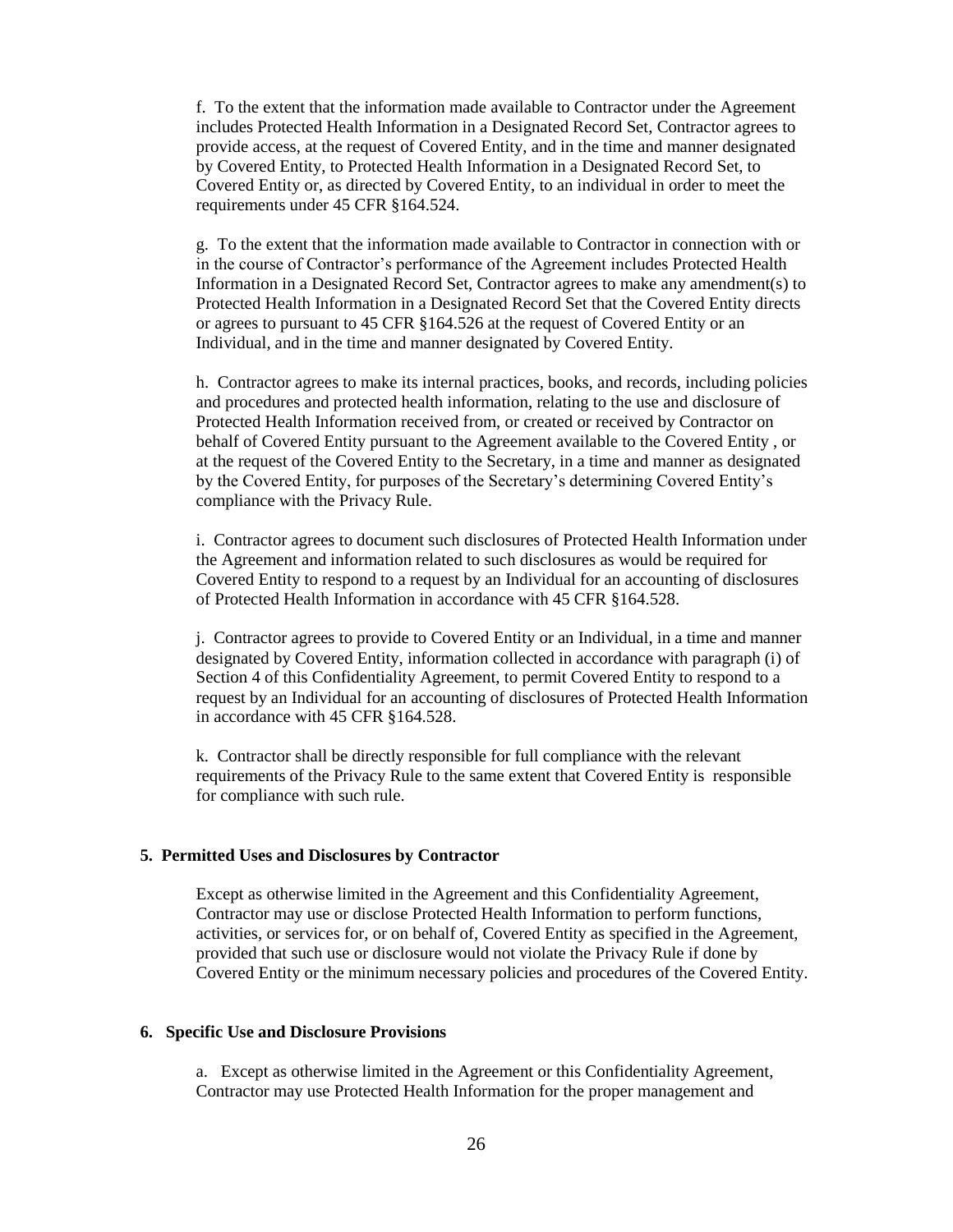administration of the Contractor or to carry out the legal responsibilities of the Contractor.

b. Except as otherwise limited in the Agreement and this Confidentiality Agreement, Contractor may disclose Protected Health Information for the proper management and administration of the Contractor, provided that disclosures are required by law, or Contractor obtains reasonable assurances from the person to whom the Protected Health Information is disclosed that it will remain confidential and used or further disclosed only as required by law or for the purpose for which it was disclosed to the person, and the person notifies the Contractor of any instances of which it is aware in which the confidentiality obligations under this Confidentiality Agreement have been breached.

c. Except as otherwise limited in the Agreement and this Confidentiality Agreement, Contractor may use Protected Health Information to provide Data Aggregation services to Covered Entity as permitted in 45 CFR  $§164.504(e)(2)(i)(B)$ .

d. Contractor may use Protected Health Information to report violations of law to appropriate Federal and State authorities, consistent with New York State Mental Hygiene Law and 45 CFR §164.502(j)(1).

#### **7. Obligations of Covered Entity**

a. Covered Entity shall notify Contractor of any limitation(s) in its notice of privacy practices Covered Entity produces in accordance with 45 CFR §164.520, to the extent that such limitation may affect Contractor's use or disclosure of Protected Health Information.

b. Covered Entity shall notify Contractor of any changes in, or revocation of, permission by an Individual to use or disclose Protected Health Information, to the extent that such changes may affect Contractor's permitted or required uses and disclosures.

c. Covered Entity shall notify Contractor of any restriction to the use or disclosure of Protected Health Information that Covered Entity has agreed to in accordance with 45 CFR §164.522, to the extent that such restriction may affect Contractor's use or disclosure of Protected Health Information.

#### **8. Permissible Requests by Covered Entity**

Covered Entity shall not request Contractor to use or disclose Protected Health Information in any manner that would not be permissible under the Privacy Rule if done by Covered Entity. Covered Entity may permit Contractor to use or disclose Protected Health Information for data aggregation or management and administrative activities of Contractor, if the Agreement includes provisions for same.

### **9. Remedies in Event of Breach**

Contractor hereby recognizes that irreparable harm may result to Covered Entity, and to the business of Covered Entity, in the event of breach by Contractor of any of the covenants and assurances contained in this Confidentiality Agreement. As such, in the event of breach of any of the covenants and assurances contained in Sections 4, 5, or 6 above, Covered Entity shall be entitled to enjoin and restrain Contractor from any continued violation of such Sections. Furthermore, in the event of breach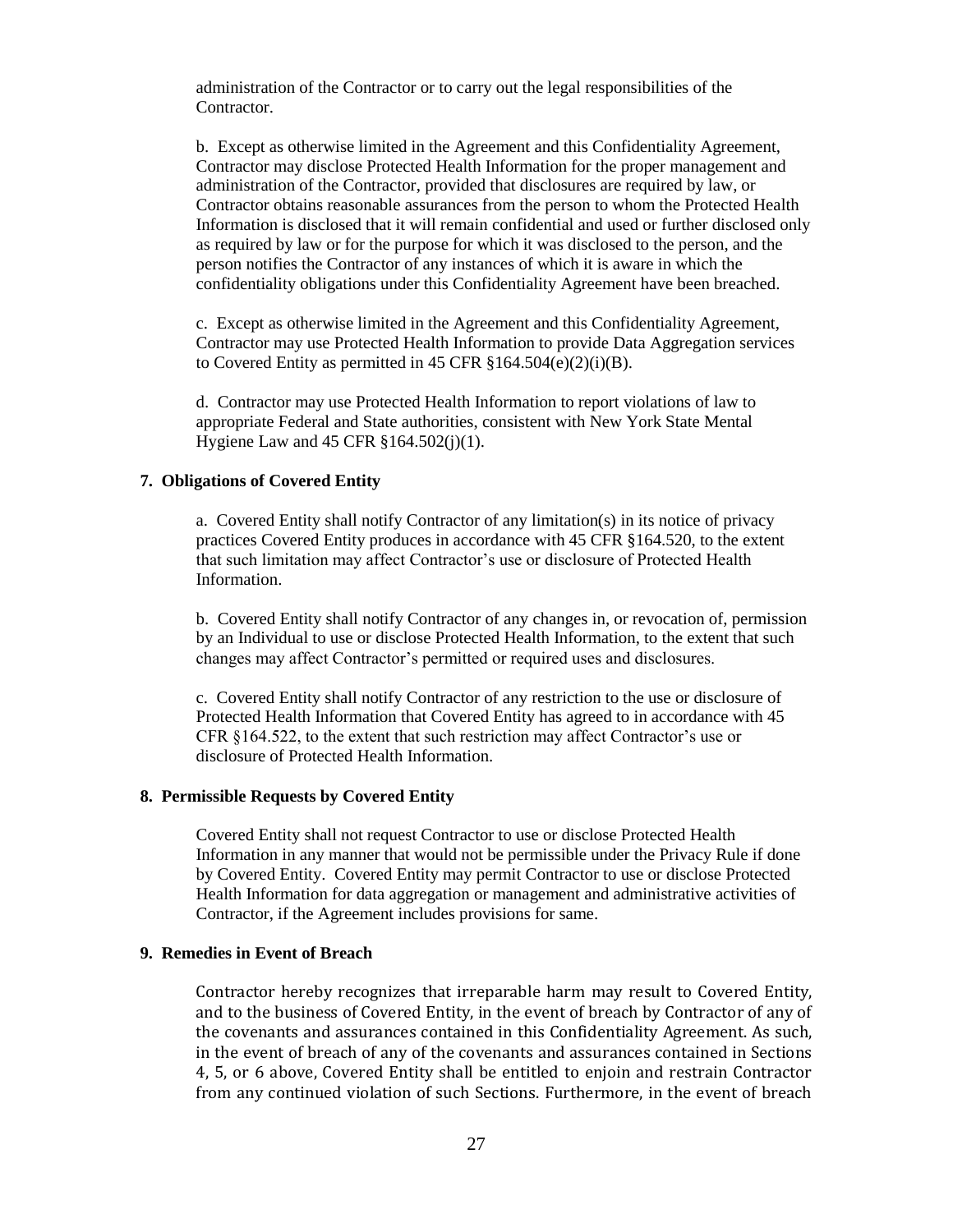of Sections 4, 5, or 6 by Contractor, Covered Entity is entitled to reimbursement and indemnification from Contractor for Covered Entity's reasonable attorneys' fees and expenses and costs that were reasonably incurred as a proximate result of Contractor's breach. The remedies contained in this Section shall be in addition to (and not supersede) any action for damages and/or any other remedy Covered Entity may have for breach of any part of this Agreement.

### **10. Consideration**

Contractor acknowledges that the promises it has made in this Confidentiality Agreement shall, henceforth, be relied upon by Covered Entity in choosing to continue or commence a business relationship with Contractor.

### **11. Interpretation of this Confidentiality Agreement in Relation to Other Contracts Between the Parties**

Should there be any conflict between the language of this Agreement and any other contract or agreement entered into between the Parties (either prior or subsequent to the date of this Confidentiality Agreement), the language and provisions of this Confidentiality Agreement shall control and prevail unless, in a subsequent written agreement, the Parties specifically refer to this Confidentiality Agreement by its title and date, and specifically state that the provisions of the later written agreement shall control over this Confidentiality Agreement.

### **12. Term and Termination**

a. Term. The provisions of this Confidentiality Agreement shall be effective as of the effective date of the Agreement and shall survive termination of the Agreement and shall not terminate unless and until all Protected Health Information is destroyed, or returned to Covered Entity or, if it is infeasible to return or destroy Protected Health Information, in accordance with the termination provisions in Section 9 (c)(2) of this Section, in which case Contractor's obligations hereunder shall continue for so long as Contractor maintains the Protected Health Information.

b. Termination for Cause. A breach of this Confidentiality Agreement by either party shall be considered a material breach pursuant to Section III, B of the Agreement and may give rise to termination of the Agreement in accordance with Section III, B of the Agreement.

c. Effect of Termination.

(1) Except as provided in subparagraph (2) of this paragraph, upon termination of the Agreement for any reason, Contractor shall return to Covered Entity or destroy all Protected Health Information received from Covered Entity, or created or received by Contractor on behalf of Covered Entity. This provision shall apply to all Protected Health Information that is in the possession of subcontractors or agents of Contractor. Contractor shall retain no copies of the Protected Health Information. Upon request by Covered Entity, Contractor shall certify in writing to Covered Entity that all Protected Health Information has been returned or destroyed as required by this section.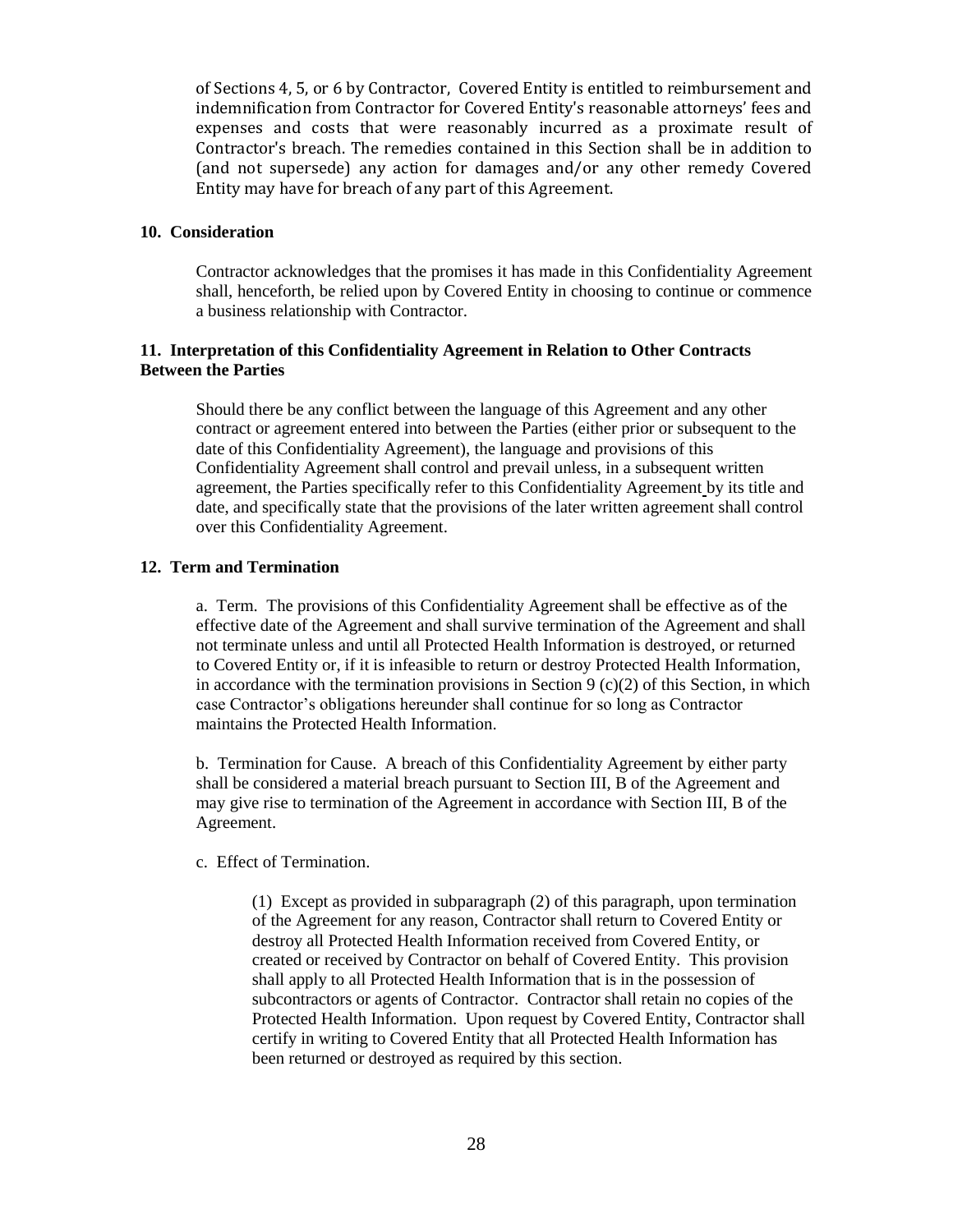(2) In the event that Contractor determines that returning or destroying the Protected Health Information is infeasible, Contractor shall provide to Covered Entity notification of the conditions that make return or destruction infeasible. Upon mutual agreement of the Parties that return or destruction of Protected Health Information is infeasible, Contractor shall extend the protections of this Confidentiality Agreement to such Protected Health Information and limit further uses and disclosures of such Protected Health Information to those purposes that make the return or destruction infeasible, for so long as Contractor maintains such Protected Health Information. Upon request by Covered Entity, Contractor shall certify in writing to Covered Entity that it has taken all the steps required by this section to protect Protected Health Information which could not feasibly be returned or destroyed.

### **13 . Miscellaneous**

a. Regulatory References. A reference in this Confidentiality Agreement to the Privacy or Security Rules means the rules as in effect or as amended, and for which compliance by a Covered Entity and/or Business Associate is required.

b. Amendment. The Parties agree to take such action as is necessary to amend this Confidentiality Agreement from time to time as is necessary for Covered Entity to comply with the requirements of the Privacy Rule and the Health Insurance Portability and Accountability Act of 1996, Public Law 104-191. c. Survival. The respective rights and obligations of Contractor under Section 9 of this Confidentiality Agreement shall survive the termination of this Confidentiality Agreement.

d. Interpretation. Any ambiguity in this Confidentiality Agreement shall be resolved in favor of a meaning that permits Covered Entity to comply with the Privacy Rule.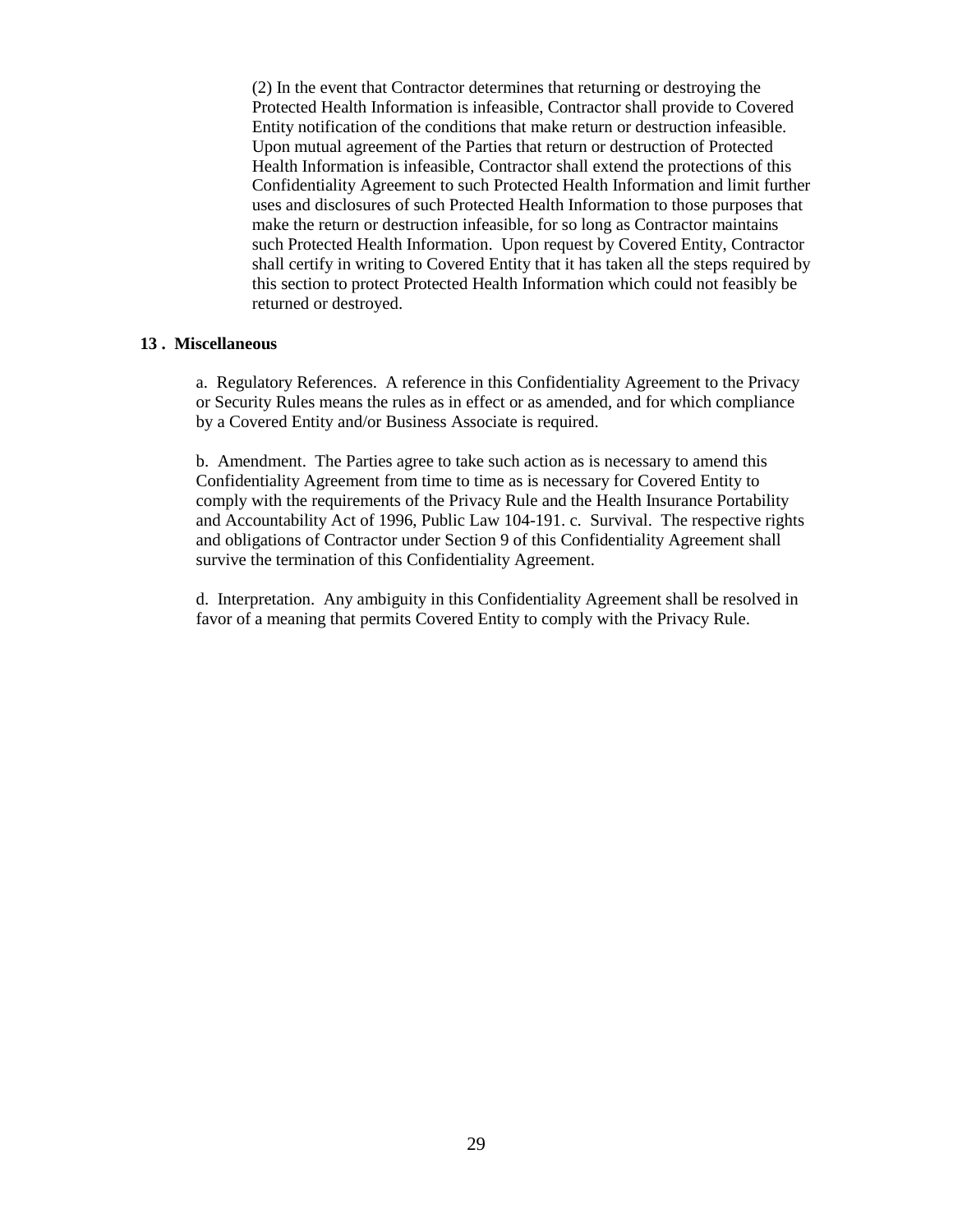## **EXHIBIT H**

## **CONSENT TO PARTICIPATE IN NYS DOL / OMH Employment Support System**

In this Consent Form, you can choose to participate in NYS DOL / OMH Employment Support System. Please review the "NYS DOL / OMH Employment Support System "Fact Sheet, "What You Should Know About the "NYS DOL / OMH Employment Support System" before you sign this consent form.

If you decide to participate in the "NYS DOL / OMH Employment Support System", you will receive assistance in identifying available employment opportunities that match your individual skills and preferences.

In addition, the "NYS DOL / OMH Employment Support System" will assist providers of employment-related services in coordinating employment services from multiple providers through the establishment of a single information system. "NYS DOL / OMH Employment Support System" will serve as the central repository for all employment information (but will not contain any clinical or treatment information).

In order to assist you in finding job matches and to coordinate employment supports, employment service providers will need to have access to your employment history and be able to connect with other employment service providers with whom you are working. Only individual employment support professionals working directly with you, and who have legal authority to view individual employment-related support service information will have access to such information; all others will have access only to demographic information.

Making information related to your employment history and the employment service providers with whom you are working could inadvertently disclose your status as a person with a disability. If, for example, your employment history includes experience in a sheltered work program, or if you are working with a provider recognized for serving people with disabilities, it may be possible for individuals using the NYS DOL / OMH Employment Support System to deduce that you are a person with a disability.

The NYS DOL / OMH Employment Support System may contain information regarding your status as an unemployment insurance claimant or applicant, if you receive, have received or have applied for unemployment insurance benefits from the New York State Department of Labor. Participation in the NYS DOL / OMH Employment Support System may therefore disclose your status as an unemployment insurance claimant or applicant to employment service providers using the NYS DOL / OMH Employment Support System.

If you check the "I GIVE CONSENT" box below, you are saying "I consent to have information concerning all providers of employment services with whom I am working, as well as my employment history, included in the "NYS DOL / OMH Employment Support System". I understand that there is some risk that such information may inadvertently disclose my status as a person with a disability and consent nonetheless. In addition, I ALSO GIVE CONSENT to the New York State Department of Labor disclosing to employment service provider users of the NYS DOL / OMH Employment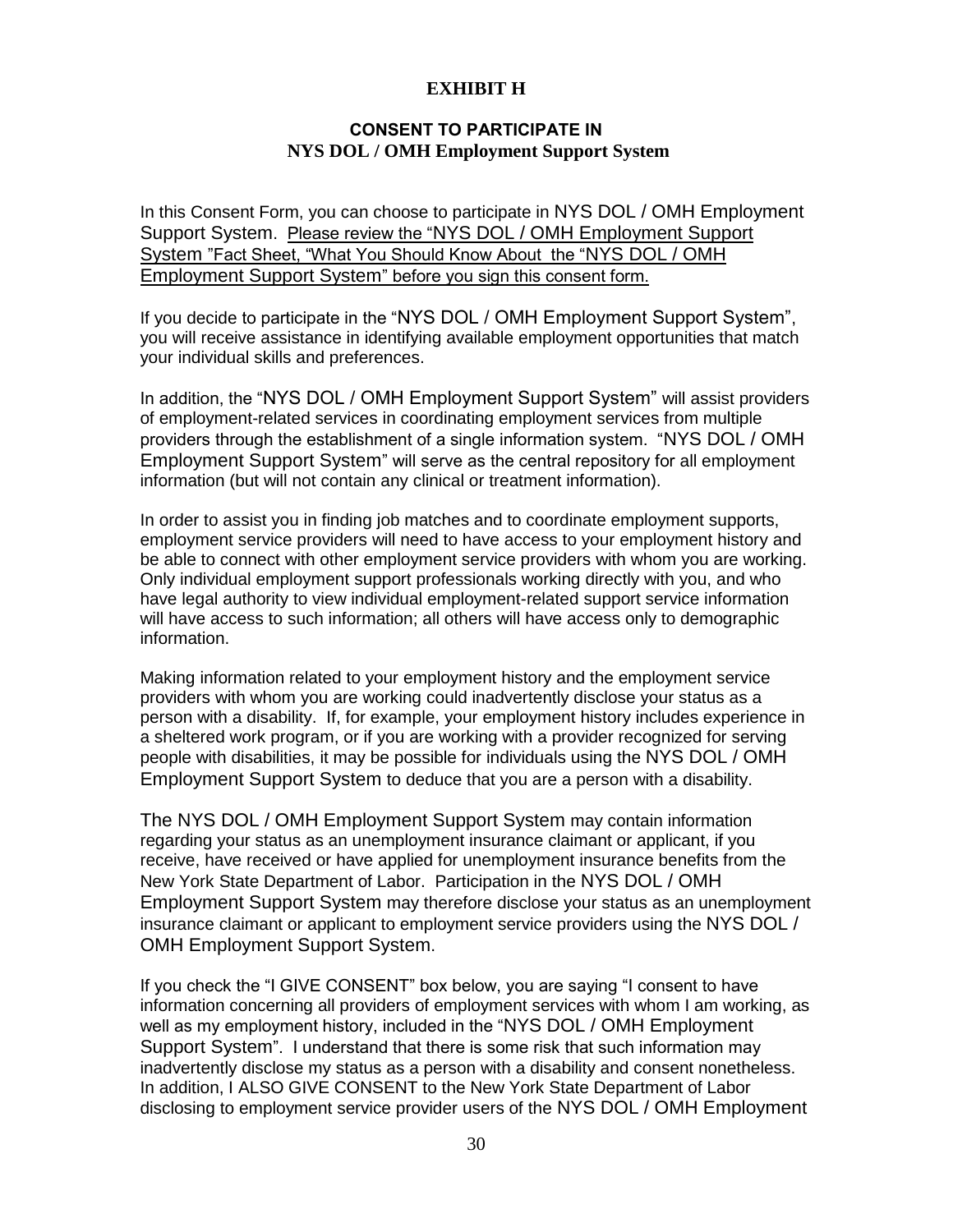Support System any information regarding my status as an unemployment insurance claimant or applicant contained in NYS DOL / OMH Employment Support System so that I may participate in NYS DOL / OMH Employment Support System."

If you check the "I DENY CONSENT" box below, you are saying "I do not consent to have information related to the providers of employment services with whom I am working, as well as my employment history, included in the "NYS DOL / OMH Employment Support System. 1. I have been given a copy of the Fact Sheet, "*What You Should Know About NYS'* NYS DOL / OMH Employment Support System" and I have been provided an opportunity to discuss any issues or concerns regarding the "NYS DOL / OMH Employment Support System".

| $\mathsf{L}$ | <b>Yes</b> |
|--------------|------------|
| $\mathsf{L}$ | No         |

- 2. Consent:
	- $\Box$  I GIVE CONSENT to have information concerning all providers of employment services with whom I am working, as well as my employment history, included in the "NYS DOL / OMH Employment Support System". Only employment service providers who are directly involved in my care and who are legally authorized to view individual employment-related support service information will have access to such information. I ALSO GIVE CONSENT to the New York State Department of Labor to disclose to users of the NYS DOL / OMH Employment Support System any information regarding my status as an unemployment insurance claimant or applicant contained in NYS DOL / OMH Employment Support System so that I may participate in NYS DOL / OMH Employment Support System.
	- $\Box$  I DENY CONSENT to have information related to the providers of employment services with whom I am working, as well as my employment history, included in the "NYS DOL / OMH Employment Support System.

Name Date **Date** 

| _________________ | _____________<br>___________ |
|-------------------|------------------------------|
| . .<br>----       |                              |

\_\_\_\_\_\_\_\_\_\_\_\_\_\_\_\_\_\_\_\_\_\_\_\_\_\_\_\_\_\_\_\_\_\_\_\_\_\_\_\_\_\_\_ \_\_\_\_\_\_\_\_\_\_\_\_\_\_\_\_\_\_\_\_ Signature of Patient or Patient's Legal Representative Date

\_\_\_\_\_\_\_\_\_\_\_\_\_\_\_\_\_\_\_\_\_\_\_\_\_\_\_\_\_\_\_\_\_\_\_\_\_\_\_\_\_\_\_ Print Name of Legal Representative (if applicable)

\_\_\_\_\_\_\_\_\_\_\_\_\_\_\_\_\_\_\_\_\_\_\_\_\_\_\_\_\_\_\_\_\_\_\_\_\_\_\_\_\_\_\_

Relationship of Legal Representative to Patient (if applicable)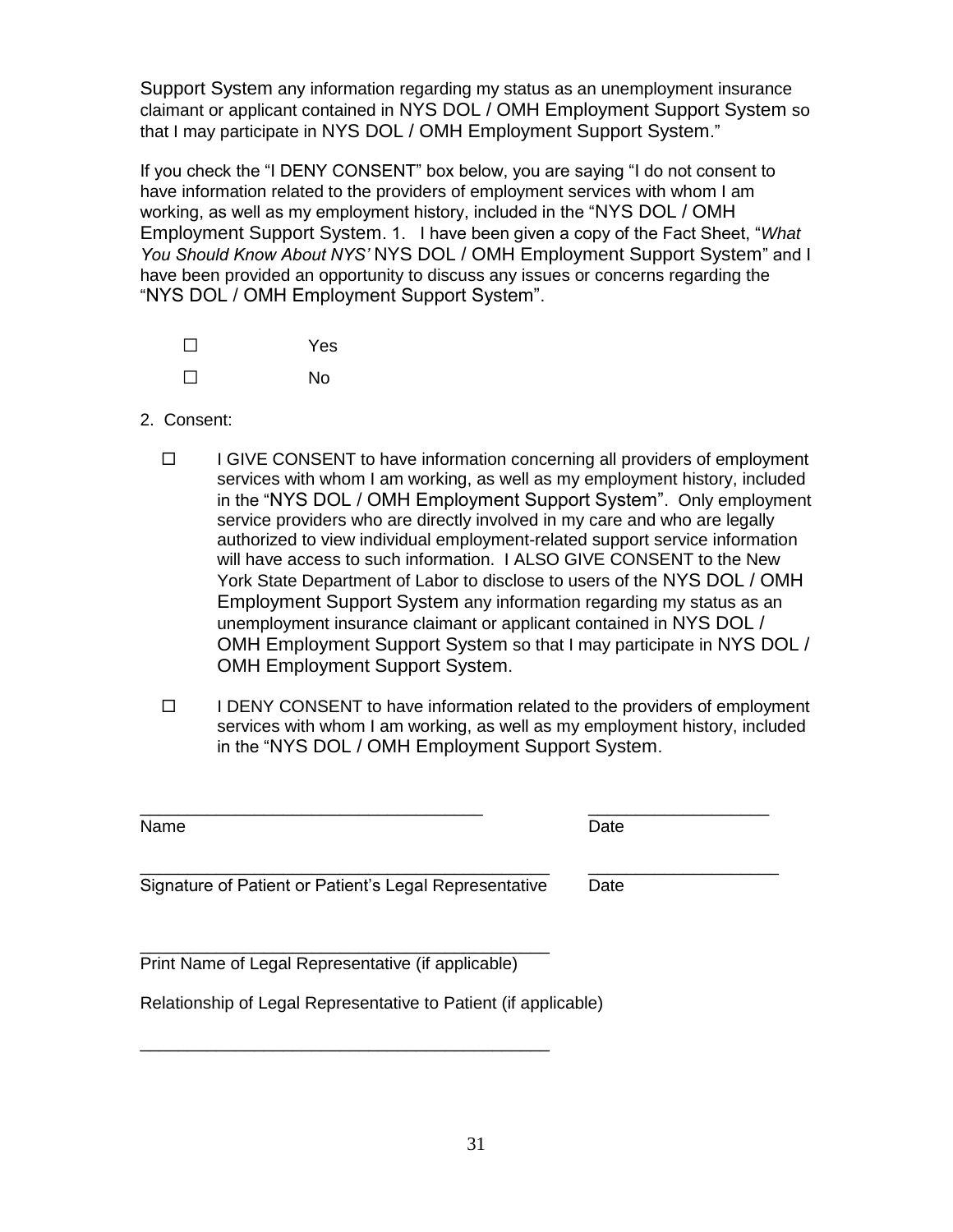\_\_\_\_\_\_\_\_\_\_\_\_\_\_\_\_\_\_\_\_\_\_\_\_\_\_\_\_\_ \_\_\_\_\_\_\_\_\_\_\_\_\_\_\_\_\_\_\_\_\_ Signature of Witness **Date** 

\_\_\_\_\_\_\_\_\_\_\_\_\_\_\_\_\_\_\_\_\_\_\_\_\_\_\_\_ Print Name of Witness

## **Identity Validation**

 $I,$ by by the following capacity,  $\blacksquare$ 

\_\_\_\_\_\_\_\_\_\_\_\_\_\_\_\_\_\_\_\_\_\_\_\_\_\_\_\_\_\_\_\_\_\_\_\_\_\_\_\_\_\_\_\_\_\_\_\_\_\_\_\_\_\_\_\_\_\_\_\_\_\_, attest under penalty of perjury, that I have followed the following procedures in verifying the identity of the individual who signed the CONSENT FORM and that I can say with certainty that the signer is the individual identified in the CONSENT FORM. I verified the identity of the individual in accordance with the following protocol:

□ I verified the identity of the patient via NYS-issued Driver's License or Non-Driver ID by: (i) verifying the likeness of the patient to the picture on the ID; (ii) watching the patient sign the informed consent form; (iii) verifying the patient's signature by comparing it with the one on the ID; and (iv) determining that both the picture and the signature on the ID match those of the patient.

 $\Box$  I verified the identity of the patient by reviewing the information provided upon the patient's admission from the various different sources available and determining that there is enough validated information to positively identify the potential patient as the individual he/she represents him/herself to be.

I verified the identity of the legal representative via NYS-issued Driver's License or Non-Driver ID by: (i) verifying the likeness of the legal representative to the picture on the ID; (ii) watching the legal representative sign the informed consent form; (iii) verifying the legal representative's signature by comparing it with the one on the ID; and (iv) determining that both the picture and the signature on the ID match those of the legal representative. I further verified the right of the legal representative to sign the CONSENT FORM

If I am found guilty of perjury (NYS PEN Law §210.05), I understand that it is punishable as a class A misdemeanor and carries a sentence of imprisonment for up to one year (NYS PEN Law §70.15), and a fine up to \$1,000 (NYS PEN Law §80.05).

Signature Date Date

\_\_\_\_\_\_\_\_\_\_\_\_\_\_\_\_\_\_\_\_\_\_\_\_\_\_\_\_ \_\_\_\_\_\_\_\_\_\_\_\_\_\_\_\_\_

\_\_\_\_\_\_\_\_\_\_\_\_\_\_\_\_\_\_\_\_\_\_\_\_\_\_\_\_ Print Name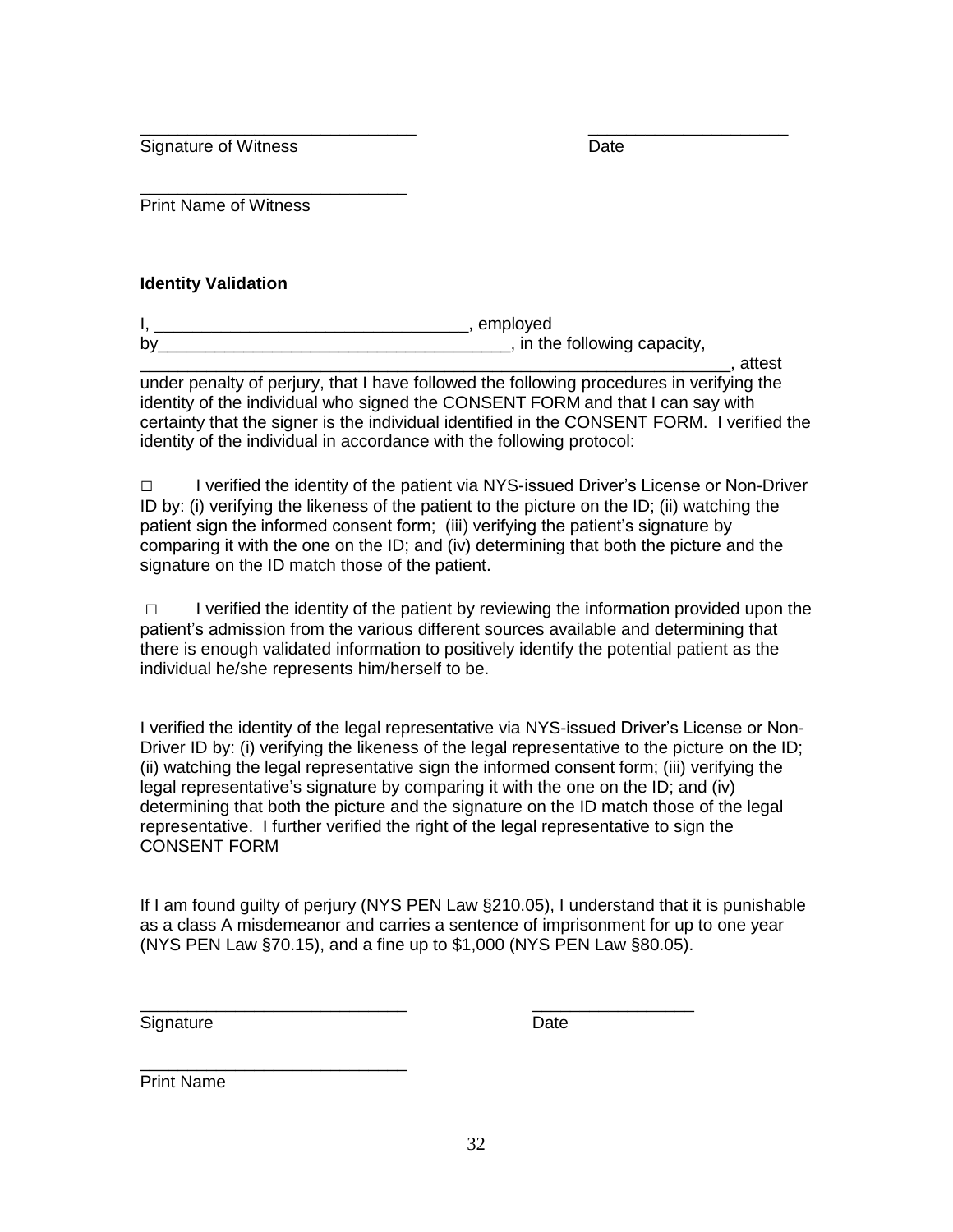# **EXHIBIT I**

## **Identity Verification Procedure**

OMH shall require its Employees and the Employees of Authorized Agencies (collectively "Employees"), to obtain signed informed consent forms, acceptable to the DOL/OMH Joint Management Committee from their respective clients or, where applicable, the client's legal representative, that authorize DOL to disclose to such Employees any unemployment insurance information pertaining to the client that may reside in the NYS DOL / OMH Employment Support System in connection with the client's receipt of employment services from OMH, or one of the Authorized Agencies. The identity of the client and, where applicable, the legal representative executing such informed consent forms shall be subject to verification in accordance with the procedure set forth below.

Identification of Clients in the NYS DOL / OMH Employment Support System Valid government-issued identification

Employees must first request that their respective clients provide a valid Government issued identification (i.e. Government Issued Driver's License or Non-Driver ID containing both a photograph of the client and the client's signature). If the client is unable to provide such valid Government-issued identification, Employees must utilize the accepted state practices for verifying identification (enumerated below) to verify the client's identity. Employment support staff with access to the NYS DOL / OMH Employment Support System and working with a client must attest on the informed consent form that they have verified the identity of the client either via a valid Government-issued Driver's License or Non-Driver ID, or via the accepted state practices (see protocol below).

Support staff verifying the identity of a client via Government-issued Driver's License or Non-Driver ID must: (i) verify the likeness of the client to the picture on the ID; (ii) watch the individual sign the informed consent form; (iii) verify the client's signature by comparing it with the one on the ID; and (iv) determine whether both the picture and the signature on the ID match those of the client. If the determination is yes, the support staff shall attest on the informed consent form that he/she verified the client's identity by following this protocol.

State Practices to Verify Client Identity (no valid Government-issued identification) Currently, OMH, Authorized Agencies and disability providing agencies licensed or operated by NYS, take a number of steps to identify, verify identification, and ensure payment for treatment/services rendered to clients. Typically, upon admission to a program/service/treatment, these agencies gather information related to a potential client's: age, marital status, relatives, dependents, Social Security number, veteran status, citizenship, etc. Such information is typically gathered from: admission forms, interviews with the individual client, interviews with relative(s) and/or friend(s), and contacts with members of a client's current or previous treatment teams. The agencies